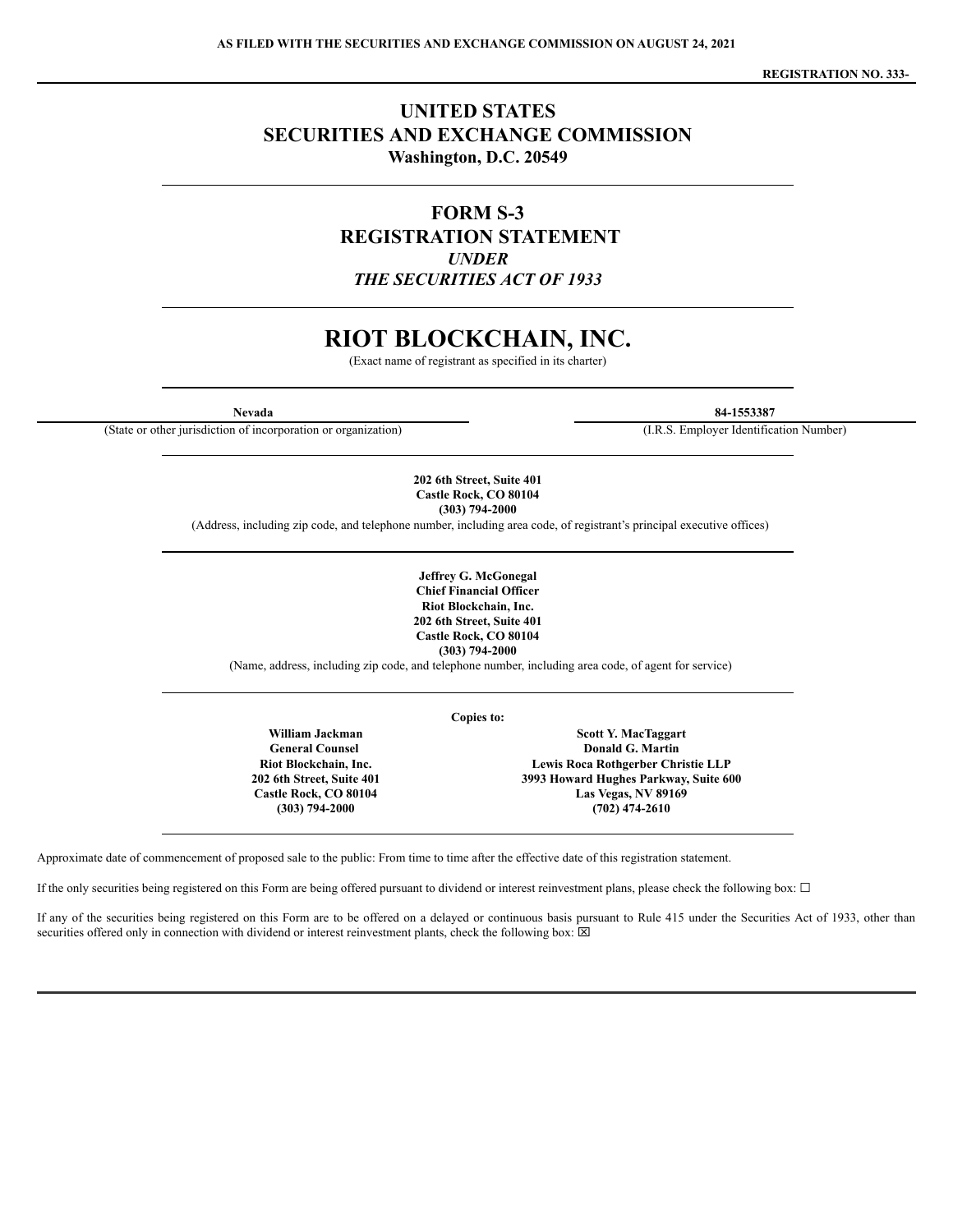If this Form is filed to register additional securities for an offering pursuant to Rule 462(b) under the Securities Act, please check the following and list the Securities Act registration statement number of the earlier effective registration statement for the same offering:  $\Box$ 

If this Form is a post-effective amendment filed pursuant to Rule 462(c) under the Securities Act, check the following box and list the Securities Act registration statement number of the earlier effective registration statement for the same offering:  $\Box$ 

If this Form is a registration statement pursuant to General Instruction I.D. or a post-effective amendment thereto that shall become effective upon filing with the Commission pursuant to Rule 462(e) under the Securities Act, check the following box:  $\boxtimes$ 

If this Form is a post-effective amendment to a registration statement filed pursuant to General Instruction I.D. filed to register additional securities or additional classes of securities pursuant to Rule 413(b) under the Securities Act, check the following box:  $\Box$ 

Indicate by check mark whether the registrant is a large accelerated filer, an accelerated filer, a non-accelerated filer, a smaller reporting company, or an emerging growth company. See the definitions of "large accelerated filer," "accelerated filer," "smaller reporting company" and "emerging growth company" in Rule 12b-2 of the Exchange Act.

| Large accelerated filer |   | Accelerated filer         |   |
|-------------------------|---|---------------------------|---|
| Non-accelerated filer   | ⊠ | Smaller reporting company | 図 |
|                         |   | Emerging growth company   |   |

If an emerging growth company, indicate by check mark if the registrant has elected not to use the extended transition period for complying with any new or revised financial accounting standards provided pursuant to Section 13(a) of the Exchange Act.  $\Box$ 

## **CALCULATION OF REGISTRATION FEE**

|                                                    |                           |                            |  | <b>Proposed</b>           |                           |
|----------------------------------------------------|---------------------------|----------------------------|--|---------------------------|---------------------------|
|                                                    |                           | Maximum<br><b>Proposed</b> |  |                           |                           |
|                                                    | <b>Amount to be</b>       | <b>Maximum Offering</b>    |  | <b>Aggregate Offering</b> | Amount of                 |
| Title of Each Class of Securities to be Registered | Registered <sup>(1)</sup> | Price per Share $(2)$      |  | Price <sup>(2)</sup>      | registration fee $^{(2)}$ |
| Common stock, no par value per share               | .800.000                  | 31.80                      |  | 375,240,000               | 40,939                    |

(1) Pursuant to Rule 416 under the Securities Act of 1933, as amended (the "Securities Act"), the shares of common stock, no par value per share, of Riot Blockchain, Inc. (the "Registrant") being registered hereunder include such indeterminate number of shares as may be issuable as a result of stock splits, stock dividends or similar transactions.

(2) Estimated solely for the purpose of calculating the registration fee pursuant to Rule 457(c) under the Securities Act, based on the average of the high and low sales prices of shares of the Registrant's common stock on August 19, 2021, as reported on the Nasdaq Capital Market.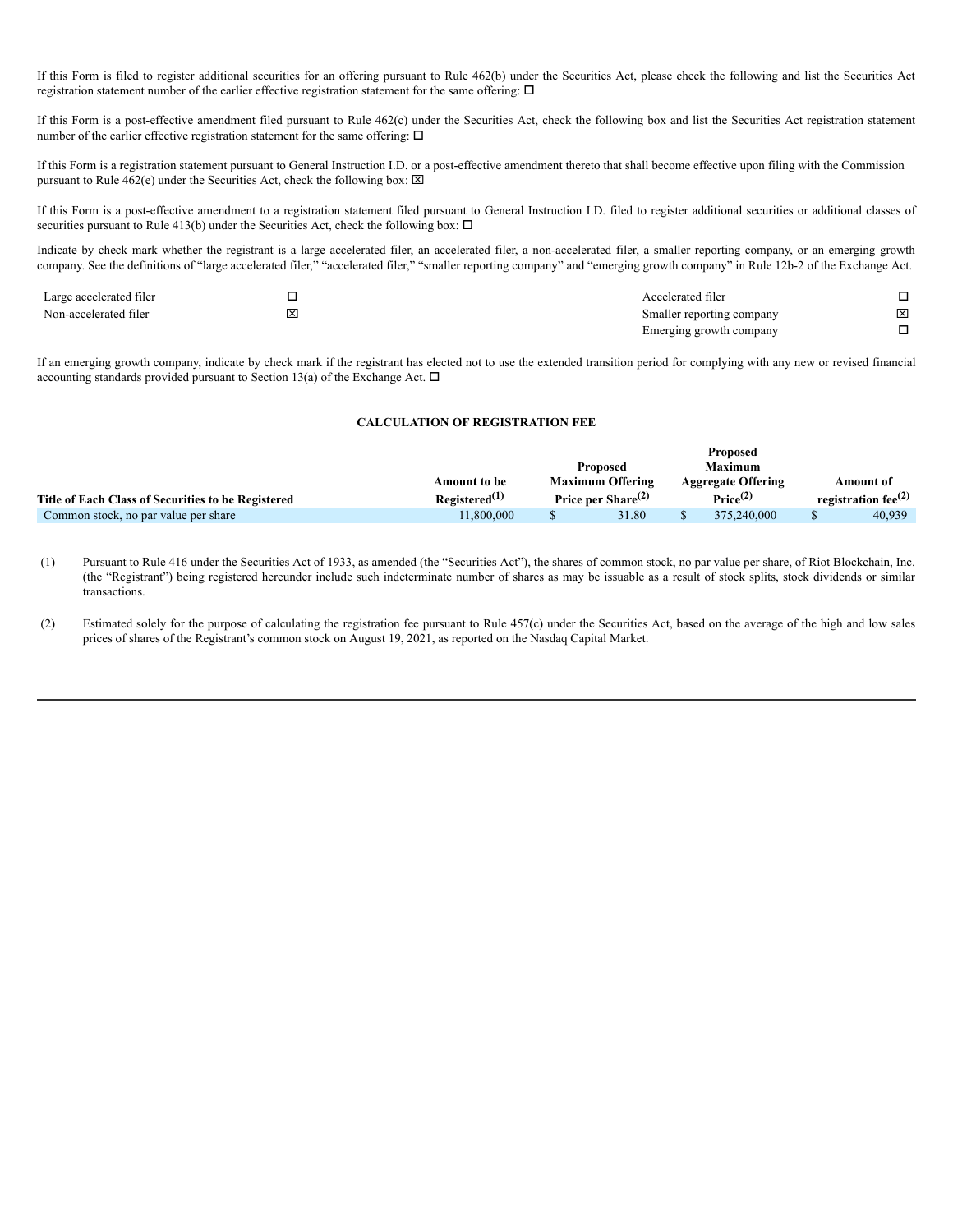#### **EXPLANATORY NOTE**

On May 26, 2021, Riot Blockchain, Inc. ("we," "us," and "our") completed the acquisition of all of the issued and outstanding equity interests in Whinstone US, Inc. ("Whinstone") pursuant to the stock purchase agreement, dated as of April 8, 2021, we entered into with Northern Data AG (collectively, with its permitted assignees, transferees, pledgees, distributees, donees or successors, the "Selling Stockholder") and Whinstone (the "Whinstone Acquisition"). As part of the consideration for the Whinstone Acquisition, we issued 11,800,000 shares of our common stock to the Selling Stockholder on May 26, 2021, and, in connection with the closing of the Whinstone Acquisition, we entered into a shareholder agreement with the Selling Stockholder, dated as of May 26, 2021 (the "Shareholder Agreement"). Pursuant to the terms of the Shareholder Agreement, we have agreed, among other things, to register the 11,800,000 shares of our common stock issued to the Selling Stockholder at closing of the Whinstone Acquisition. Accordingly, we are filing this automatic registration statement on Form S-3 pursuant to *General Instruction I.D*. of Form S-3 to register these 11,800,000 shares of our common stock for resale by the Selling Stockholder pursuant to the prospectus accompanying this registration statement, or by other selling stockholders identified in a future prospectus supplement.

You should rely only on the information contained or incorporated by reference in the prospectus included in this registration statement, and any applicable prospectus supplement or related free writing prospectus, or in any post-effective amendment to this registration statement or in any amendment to this registration statement. No dealer, salesperson or any other person is authorized to give any information or to represent anything not contained in the prospectus included in this registration statement, any applicable prospectus supplement or related free writing prospectus. We take no responsibility for, and can provide no assurance as to the reliability of, any other information that others may give you. The information contained in the prospectus included in this registration statement speaks only as of the date of the prospectus and the information incorporated by reference in the prospectus speaks only as of its date, unless the information specifically indicates that another date applies. We are not offering to sell any securities described under this registration statement and will not receive any proceeds from the sale or other **disposition of our securities under this registration statement by the Selling Stockholder.**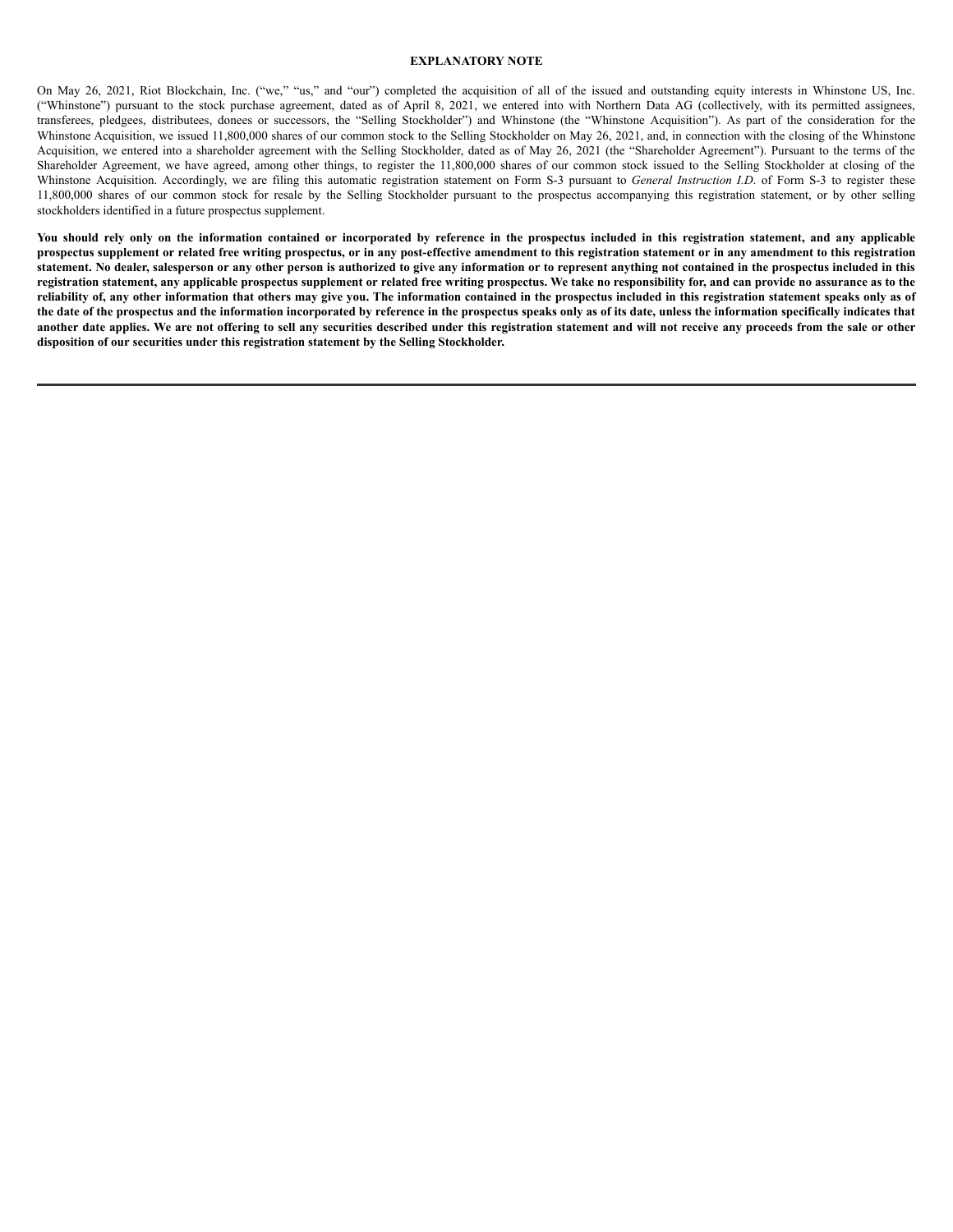

**11,800,000 Shares of Common Stock, No Par Value per Share Offered by the Selling Stockholder \_\_\_\_\_\_\_\_\_\_\_\_\_\_\_\_\_\_\_\_\_\_\_\_\_\_\_\_\_\_\_\_\_\_\_\_\_\_\_\_\_**

This prospectus relates to the potential offer and resale by the Selling Stockholder identified in this prospectus, Northern Data AG, and its permitted assignees, transferees, pledgees, distributees, donees or successors, (each also a "Selling Stockholder" for purposes of this prospectus), of up to 11,800,000 shares of our common stock (the "shares"). On May 26, 2021, we issued the shares to the Selling Stockholder as part of the consideration we paid to acquire Whinstone. We are registering these shares pursuant to certain registration rights granted to the Selling Stockholder under the Shareholder Agreement in connection with the Whinstone Acquisition. For information regarding the Selling Stockholder, please see the section entitled "Selling Stockholder" on page 11 of this prospectus.

#### We are not offering any shares for sale under this prospectus, and we will not receive any proceeds from sales of the shares by the Selling Stockholder under this prospectus. The Selling Stockholder will not make an offer of the shares in any jurisdiction where it is unlawful.

The Selling Stockholder may sell the shares covered by this prospectus in a number of different ways and at varying prices. The Selling Stockholder may offer the shares from time to time through public or private transactions at prevailing market prices, at prices related to prevailing market prices or at privately negotiated prices, as determined by the Selling Stockholder from time to time. Our registration of the shares covered by this prospectus does not mean the Selling Stockholder will offer or sell any of the shares. To the extent required, we will provide the specific terms of transactions in the shares that may be offered by the Selling Stockholder under this prospectus by providing supplements, including free writing prospectuses, to this prospectus. You should read this prospectus and any applicable supplement carefully before you invest. We have agreed to pay all costs, expenses and fees relating to the registration of the shares for resale by the Selling Stockholder pursuant to this prospectus, including the reasonable fees and disbursements of one counsel to the Selling Stockholder. The Selling Stockholder, however, will pay any fees, discounts, concessions or commissions of any underwriters, broker-dealers or agents, and any certain other expenses incurred in connection with the sale or other disposition of the shares by the Selling Stockholder. For more information about how the Selling Stockholder may sell the shares, please read the section entitled "Plan of Distribution" beginning on page 12 of this prospectus.

Our common stock is traded on the Nasdaq Capital Market under the symbol "RIOT." On August 19, 2021, the last reported sales price for shares of our common stock was \$32.08 per share. As of August 19, 2021, there were 95,948,232 shares of our common stock issued and outstanding.

Investing in our common stock involves a high degree of risk. Before making any investment decision regarding the shares, you should read and carefully consider the risks described in the section entitled "Risk Factors" on page 8 of this prospectus and any applicable prospectus supplement or free writing prospectus, as well as those disclosed in our most recent Annual Report on Form 10-K filed with the Securities and Exchange Commission (the "SEC"), as well as those which may be disclosed in subsequent Quarterly Reports on Form 10-Q, Current Reports on Form 8-K and the other filings we subsequently make with the SEC. See "Where You **Can Find More Information" and "Incorporation of Certain Documents By Reference."**

Neither the SEC nor any state securities commission has approved or disapproved of these securities or determined if this prospectus is truthful, adequate or **complete. Any representation to the contrary is a criminal offense.**

The date of this prospectus is August 24, 2021.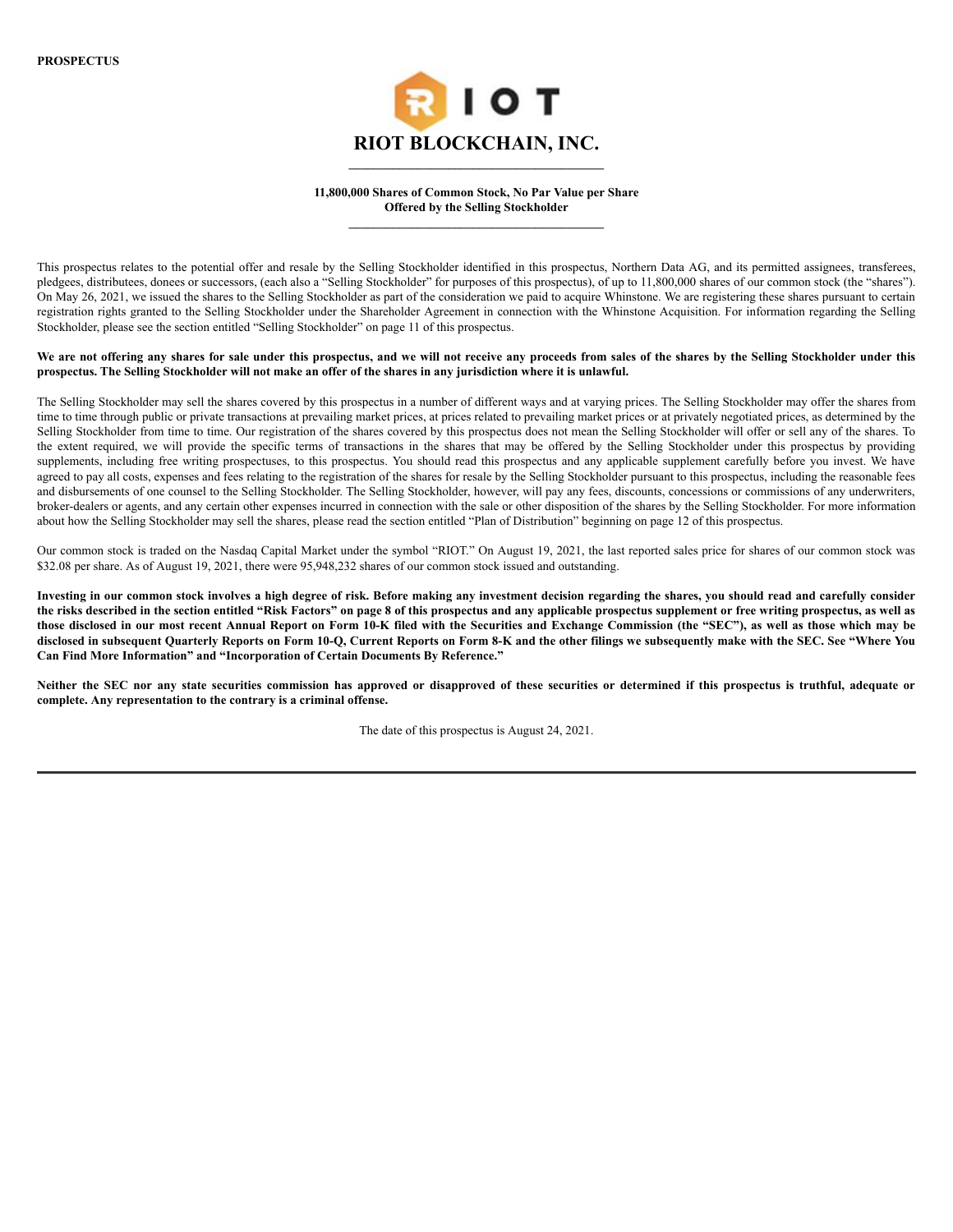|  |  |  | <b>Table of Contents</b> |
|--|--|--|--------------------------|
|--|--|--|--------------------------|

| $\overline{3}$<br><b>ABOUT THIS PROSPECTUS</b><br>$\overline{3}$<br><b>CAUTIONARY NOTE REGARDING FORWARD-LOOKING STATEMENTS</b><br><b>PROSPECTUS SUMMARY</b><br>6<br><b>ABOUT RIOT BLOCKCHAIN</b><br>6<br><b>THE OFFERING</b><br>$7\phantom{.0}$ |  |
|--------------------------------------------------------------------------------------------------------------------------------------------------------------------------------------------------------------------------------------------------|--|
|                                                                                                                                                                                                                                                  |  |
|                                                                                                                                                                                                                                                  |  |
|                                                                                                                                                                                                                                                  |  |
|                                                                                                                                                                                                                                                  |  |
|                                                                                                                                                                                                                                                  |  |
| 8<br><b>RISK FACTORS</b>                                                                                                                                                                                                                         |  |
| <b>DESCRIPTION OF CAPITAL STOCK</b><br>8                                                                                                                                                                                                         |  |
| <b>SELLING STOCKHOLDER</b><br>11                                                                                                                                                                                                                 |  |
| <b>USE OF PROCEEDS</b><br>11                                                                                                                                                                                                                     |  |
| 12<br><b>PLAN OF DISTRIBUTION</b>                                                                                                                                                                                                                |  |
| <b>LEGAL MATTERS</b><br>14                                                                                                                                                                                                                       |  |
| 14<br><b>EXPERTS</b>                                                                                                                                                                                                                             |  |
| <b>WHERE YOU CAN FIND MORE INFORMATION</b><br>14                                                                                                                                                                                                 |  |
| <b>INCORPORATION OF CERTAIN DOCUMENTS BY REFERENCE</b><br>14                                                                                                                                                                                     |  |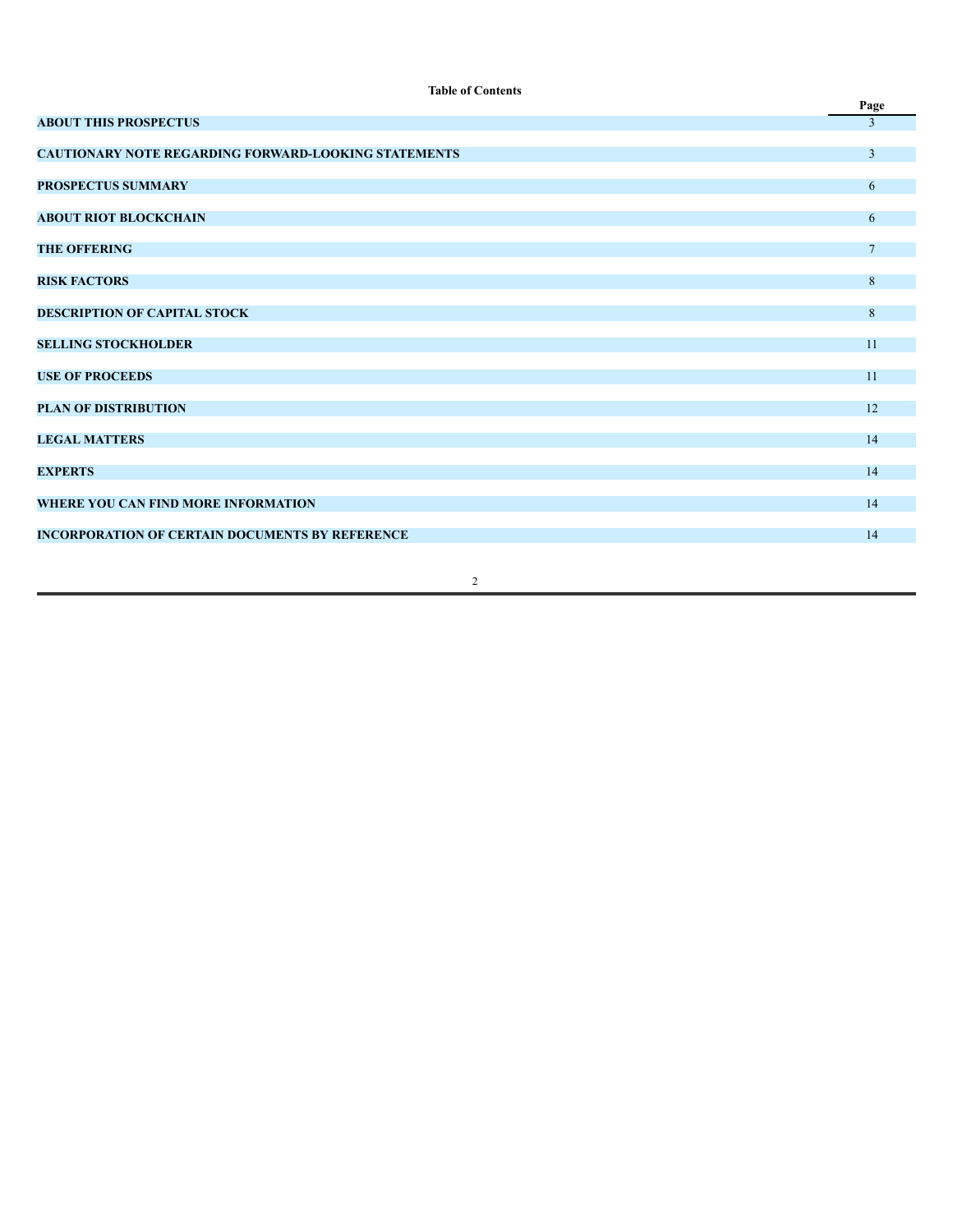#### **ABOUT THIS PROSPECTUS**

This prospectus forms a part of and is being filed with an automatic registration statement on Form S-3 that we filed with the SEC as a "well-known seasoned issuer," as defined in Rule 405 under the Securities Act of 1933, as amended (the "Securities Act"), using a "shelf" registration process to register 11,800,000 shares of our common stock, no par value per share, pursuant to which the Selling Stockholder may, from time to time or at one time, offer and sell or otherwise dispose of the shares for its own account in one or more offerings. To the extent we are required, we will provide a prospectus supplement, including a free writing prospectus, to describe such offerings in greater detail, which may supplement and/or amend the information contained in this prospectus.

You should carefully read the entire prospectus, any applicable prospectus supplement, and any related free writing prospectus, including the risks of investing in our securities discussed therein under the heading "Risk Factors" and under similar headings in the documents that are incorporated by reference into this prospectus. You should also carefully read the information incorporated by reference into this prospectus, including our financial statements, and the exhibits to the registration statement of which this prospectus forms a part. The information contained in this prospectus speaks only as of the date of this prospectus and the information incorporated by reference in this prospectus speaks only as of its date, unless the information specifically indicates that another date applies. Our business, financial condition, results of operations and prospects may have changed since such dates. Neither the delivery of this prospectus nor any sale made under it implies that there has been no change in our affairs or that the information is correct as of any other date. We encourage you to consult your own counsel, accountant and other advisors for legal, tax, business, financial and related advice regarding an investment in our common stock. Please read the sections entitled "Where You Can Find More Information" and "Incorporation of Certain Documents by Reference" on page 14 of this prospectus.

You should rely only on the information contained or incorporated by reference in this prospectus and any applicable prospectus supplement or related free writing prospectus, or in any post-effective amendment to the registration statement or in any amendment to this prospectus. No dealer, salesperson or any other person is authorized to give any information or to represent anything not contained in this prospectus, any applicable prospectus supplement or related free writing prospectus. We take no responsibility for, and can provide no assurance as to the reliability of, any other information that others may give you.

No action is being taken in any jurisdiction outside the United States to permit a public offering of the common stock or possession or distribution of this prospectus in that jurisdiction. Persons who come into possession of this prospectus in jurisdictions outside the United States are required to inform themselves about and to observe any restrictions as to the offering and the distribution of this prospectus applicable to that jurisdiction.

As used in this prospectus, the terms "Riot Blockchain," the "Company," "we," "us," and "our" refer to Riot Blockchain, Inc., a Nevada corporation, and its consolidated subsidiaries, unless the context requires otherwise. References in this prospectus to the "Whinstone Acquisition" refer to the acquisition of Whinstone US, Inc. ("Whinstone") pursuant to that certain stock purchase agreement, dated as of April 8, 2021 (the "Stock Purchase Agreement"), we entered into with Northern Data AG (collectively, with its permitted assignees, transferees, pledgees, distributees, donees or successors, the "Selling Stockholder") and Whinstone, which closed on May 26, 2021. References in this prospectus to the "Shareholder Agreement" refer to the that certain shareholder agreement, dated as of May 26, 2021, that we entered into with the Selling Stockholder in connection with the closing of the Whinstone Acquisition.

## **CAUTIONARY NOTE REGARDING FORWARD-LOOKING STATEMENTS**

This prospectus and the documents incorporated by reference herein contain forward-looking statements that involve risks and uncertainties, as well as assumptions that may not materialize or prove to be correct, which could cause our results to differ materially from those expressed in or implied by such forward-looking statements. All statements other than statements of historical fact are statements that could be deemed forward-looking statements, including, but not limited to, statements concerning: our plans, strategies and objectives for future operations; new equipment, systems, technologies, services or developments; future economic conditions, performance or outlook; future political conditions; the outcome of contingencies; potential acquisitions or divestitures; the value of Bitcoin awards in our mining operation; expected cash flows or capital expenditures; our beliefs or expectations; activities, events or developments that we intend, expect, project, believe or anticipate will or may occur in the future; and assumptions underlying any of the foregoing. Forward-looking statements may be identified by their use of forward-looking terminology, such as "believes," "expects," "may," "should," "would," "will," "intends," "plans," "estimates," "anticipates," "projects" and similar words or expressions. You should not place undue reliance on these forwardlooking statements, which reflect our management's opinions only as of the date of filing of this prospectus and are not guarantees of future performance or actual results. Forward-looking statements are made in reliance on the safe harbor provisions of Section 27A of the Securities Act, Section 21E of the Securities Exchange Act of 1934, as amended (the "Exchange Act"), and the U.S. Private Securities Litigation Reform Act of 1995. The following are some of the factors we believe could cause our actual results to differ materially from our historical results or our current expectations or projections:

• our strategic decision to concentrate on and make capital investments in cryptocurrency mining ties the success of our business to the success of the major cryptocurrencies we mine, particularly Bitcoin, as well as the success of cryptocurrencies, generally;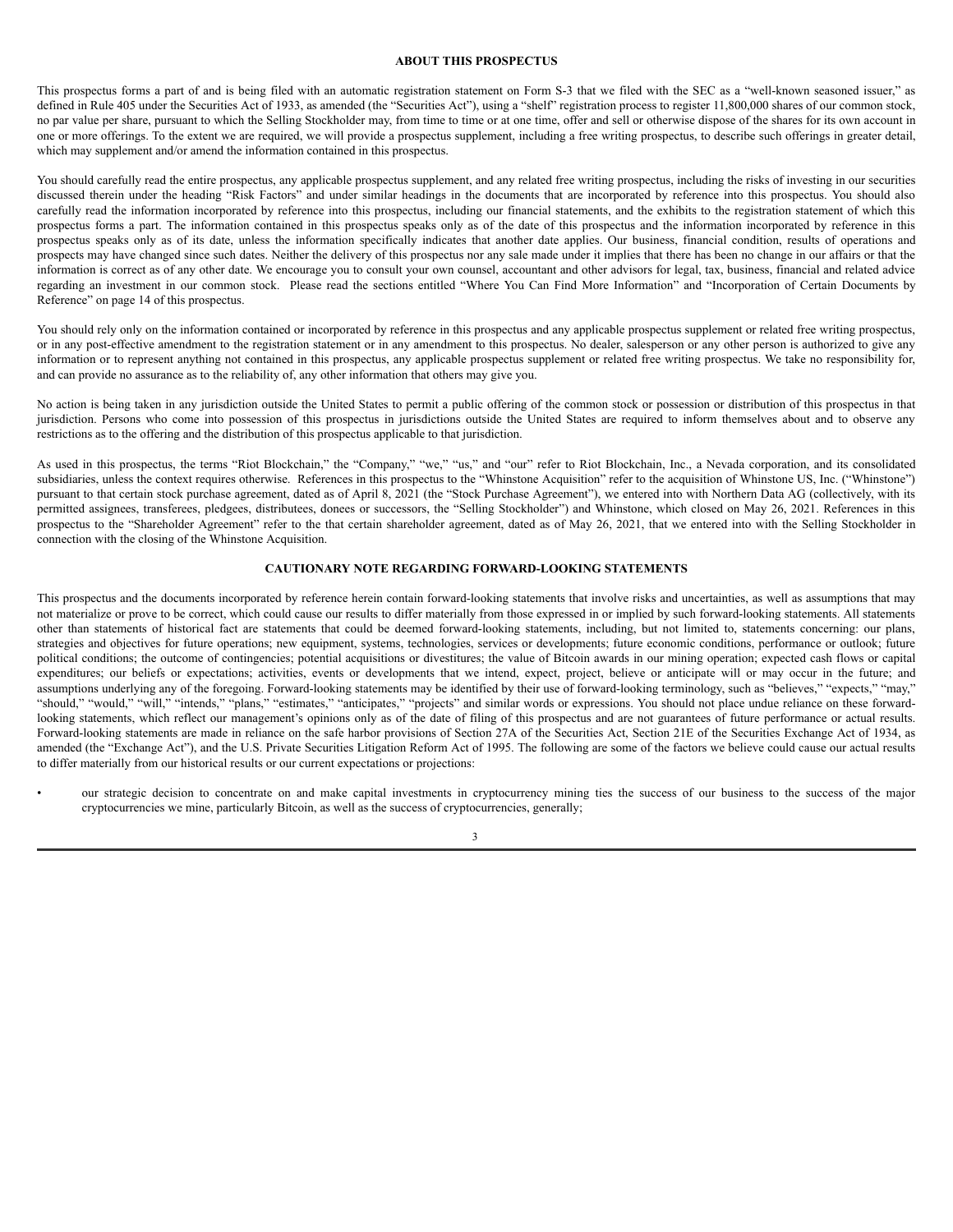- our cryptocurrency mining operations are subject to unique industry risks, including, among others, risks associated with the need for significant electrical power, intense competition for new miners, cybersecurity and increased world-wide competition for a fixed supply of Bitcoin rewards, which could have a material adverse effect on our business;
- our present use of a third-party co-location arrangement for our mining operation at Coinmint, LLC;
- we depend on our ability to mine cryptocurrencies, particularly Bitcoin, at a value above our cost to mine them; however, the historical volatility in the market prices of these cryptocurrencies significantly impairs our ability to accurately predict their future prices and, therefore, our future revenues;
- strategic transactions, including mergers, acquisitions, investments and divestitures in other cryptocurrency- and blockchain-focused companies, involve significant risks and uncertainties that could adversely affect our business, financial condition, results of operations, cash flows and equity;
- we may fail to realize the anticipated benefits of the Whinstone Acquisition, or those benefits may take longer to realize than expected, as we encounter unforeseen difficulties integrating its operations into our own;
- we will need to raise additional capital to fund our business objectives, goals and strategies; however, volatility in the trading price of shares of our common stock may make it difficult or impossible for us to raise the necessary capital;
- our reputation and ability to do business may be impacted by the improper conduct of our employees, agents or business partners;
- we have a small executive management team and board of directors, and it may be difficult for us to replace a departing member of our management team or board;
- we have a history of operating losses and we may be unable to sustain profitability;
- we participate in markets that are often subject to uncertain economic conditions, which makes it difficult to estimate growth in our markets and, as a result, future income and expenditures;
- our operations could be materially and adversely impacted by a natural disaster or other significant disruption;
- we cannot predict the consequences of future geo-political events, but they may adversely affect the markets in which we operate, our ability to insure against risks, our operations or our profitability;
- we could be negatively impacted by a security breach, through cyber-attack, cyber intrusion, insider threats or otherwise, or other significant disruption of our IT networks and related systems;
- disputes with our suppliers, or their inability to perform or timely deliver new miners, parts or services, could adversely affect our expectations regarding future deployment of our miners;
- we face certain significant risk exposures and potential liabilities that may not be covered adequately by insurance or indemnity;
- our ability to successfully defend litigation brought against us; and
- COVID-19 and its impact on supply chains could have a material adverse effect on our business operations, financial condition, results of operations, cash flows and equity, as well as those of our transaction partners, including the overseas manufacturers of our miners.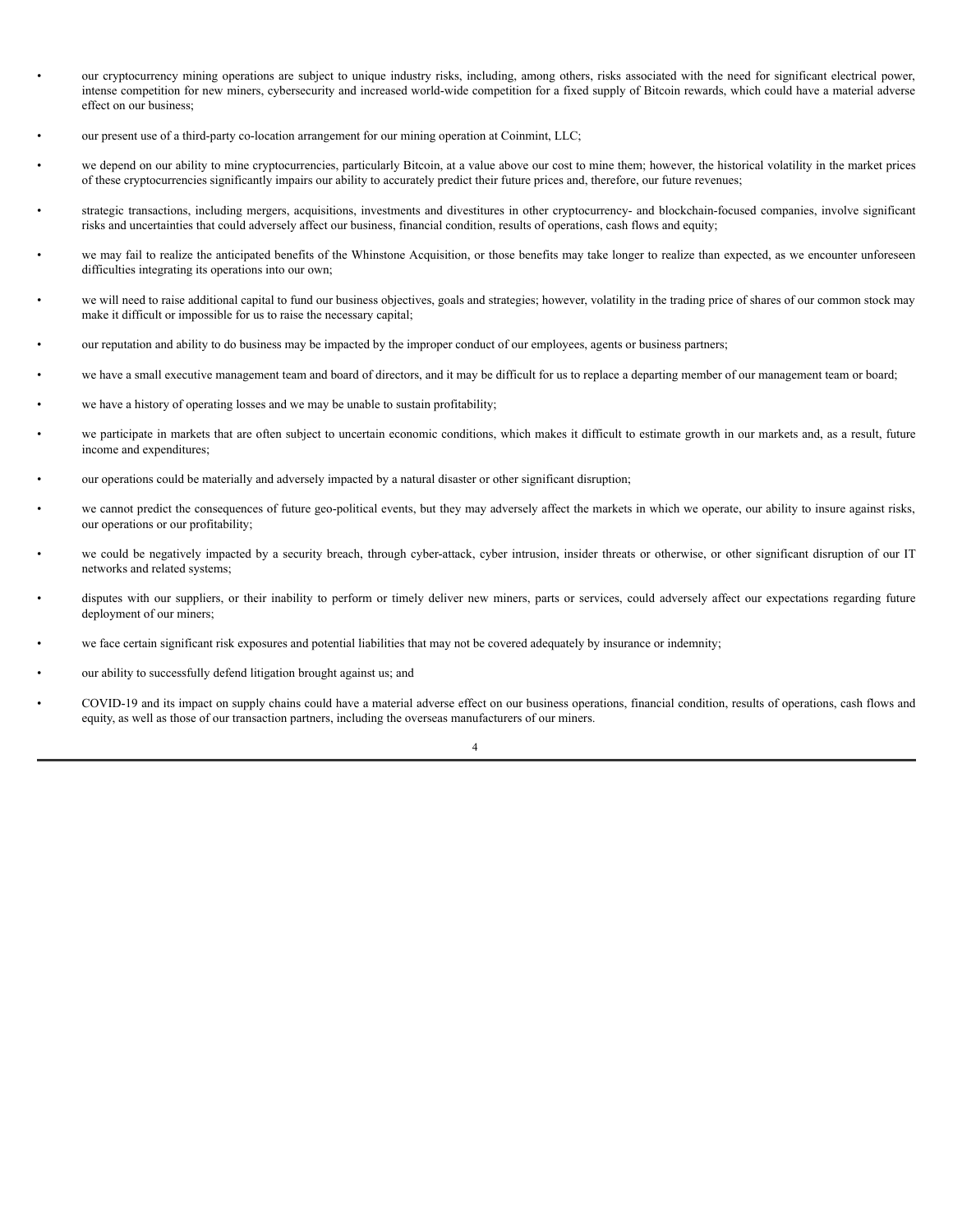Additional details and discussions concerning some of the various risks, factors and uncertainties that could cause future results to differ materially from those expressed or implied in our forward-looking statements are set forth in this prospectus under the heading "Risk Factors" on page 8 of this prospectus, and under Part I, Item 1A. "Risk Factors" in our most recent Annual Report on Form 10-K, as updated, supplemented, and amended by our subsequent disclosures contained in the reports and other filings we make with the SEC. For more information on these filings and the other disclosures incorporated by reference into this prospectus, please see the sections herein entitled "Incorporation of Certain Documents by Reference" and "Where You Can Find More Information" on page 14 of this prospectus. The risks, factors and uncertainties disclosed herein and in our other filings are not exhaustive. Additional risks and uncertainties not known to us or that we currently believe not to be material may adversely impact our business, financial condition, results of operations and cash flows. It is not possible for our management to predict all risks, nor can we assess the impact of all factors on our business or the extent to which any factor, or combination of factors, may cause actual results to differ materially from those contained in any forward-looking statements we may make. Should any risks or uncertainties develop into actual events, these developments could have a material adverse effect on our business, financial condition, results of operations and cash flows.

Accordingly, you should read this prospectus completely and with the understanding that our actual future results may be materially different from what we expect. The forward-looking statements contained in this prospectus speak only as of the date of this prospectus and the forward-looking statements incorporated by reference in this prospectus speak only as of their date and, unless otherwise required by applicable securities laws, the Company disclaims any intention or obligation to update or revise any forward-looking statements, whether as a result of new information, future events or otherwise. All forward-looking statements attributable to us are expressly qualified by these cautionary statements.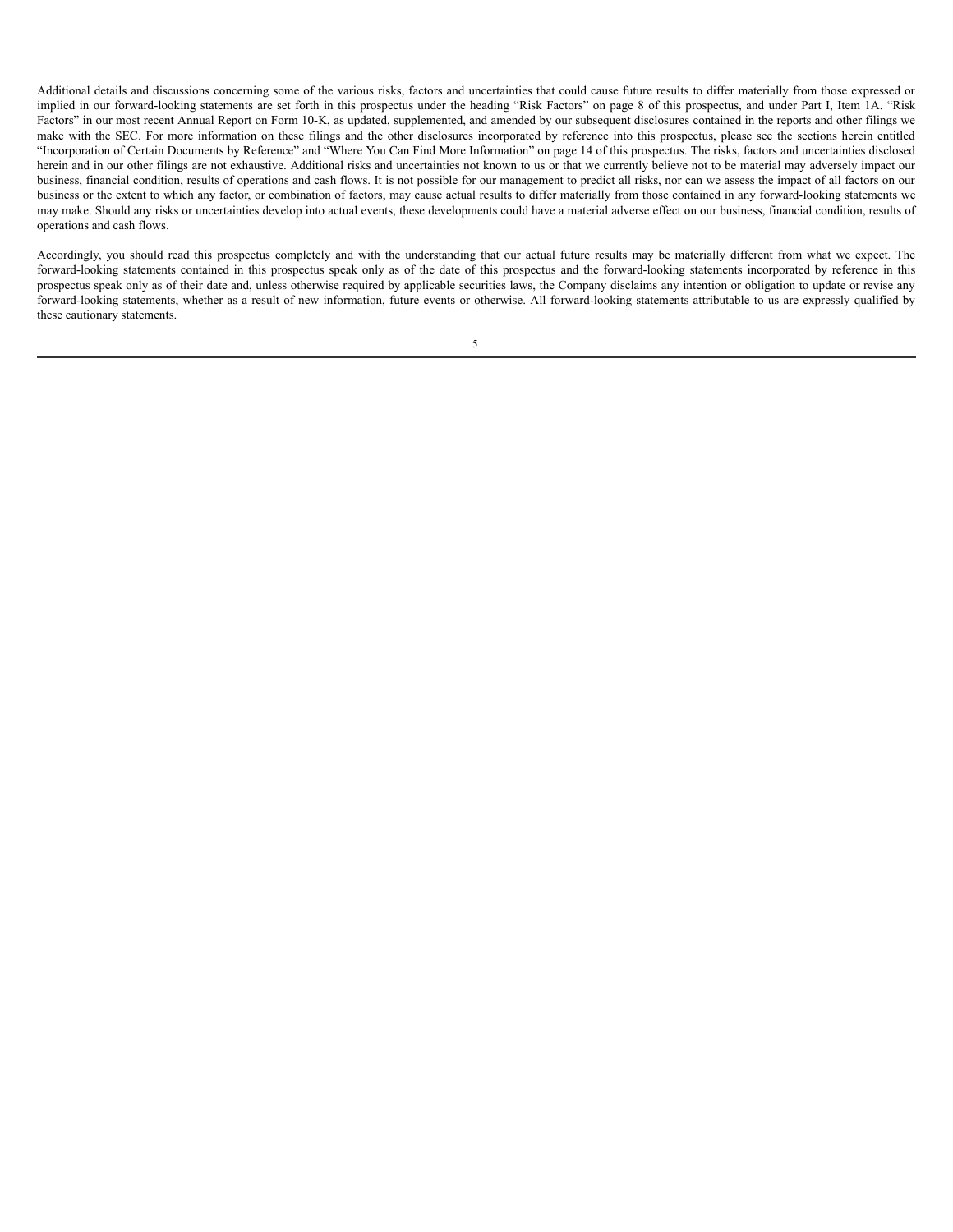## **PROSPECTUS SUMMARY**

This summary highlights selected information from this prospectus and does not contain all of the information that you should consider in making your investment decision. You should carefully read the entire prospectus, any applicable prospectus supplement and related free writing prospectus, including the risks of investing in our securities discussed under the heading "Risk Factors" in this prospectus below, and those contained in any applicable prospectus supplement and related free writing prospectus, and under similar headings in the documents that are incorporated by reference into this prospectus. You should also carefully read the information incorporated by reference into this prospectus, including our financial statements, and the exhibits to the registration statement of which this prospectus forms a part.

#### **ABOUT RIOT BLOCKCHAIN**

We are a leading cryptocurrency mining company operating in North America, focused on supporting the Bitcoin blockchain through the operation of our fleet of next generation cryptocurrency mining computers (known as "miners") and, through our wholly owned subsidiary, Whinstone, operation of a commercial data center facility in Rockdale. Texas that is focused on providing co-location services in the cryptocurrency space (the "Whinstone Facility"). Our strategic focus is on maximizing our mining power (known as "hash rate") and efficiency by acquiring and deploying large numbers of next-generation miners that are more energy-efficient than legacy miners previously deployed in the industry. We operate a fleet of "Antminers" manufactured by Bitmain Technologies Limited ("Bitmain") to mine Bitcoin. We expect to operate a miner fleet of over 80,000 Antminers after all deliveries under our purchase agreements with Bitmain have been fulfilled, which are expected to be completed in the fourth fiscal quarter of 2022, according to anticipated delivery schedules in our purchase agreements with Bitmain. Once all of these Antminers are fully deployed, our fleet is expected to achieve a hash rate capacity in excess of 7.7 Exahash per second (EH/s) and to consume approximately 257 Megawatts (MW) of energy that is expected to result in an overall hashrate efficiency of 33 joules per terahash (J/TH), which we believe would make our fleet one of the largest and most efficient Bitcoin mining fleets in North America and in the industry. Our miners are deployed in our self-mining operation at the Whinstone Facility in Rockdale, Texas and, pursuant to the mining co-location services agreement we entered into with Coinmint, LLC ("Coinmint"), at Coinmint's Massena, New York data center facility.

The Company is also exploring innovative cryptocurrency mining technologies and other strategic initiatives as part of a continual effort to maximize the energy efficiency and cost effectiveness of its cryptocurrency mining activities.

#### *Whinstone Acquisition*

On May 26, 2021, we completed the Whinstone Acquisition pursuant to the Stock Purchase Agreement, dated as of April 8, 2021, we entered into with Northern Data (the Selling Stockholder identified in this prospectus) and Whinstone. In connection with the closing of the Whinstone Acquisition, we issued the 11,800,000 shares covered by this prospectus to Northern Data as part of the consideration paid for the Whinstone Acquisition, and we entered into the Shareholder Agreement, dated as of May 26, 2021, with Northern Data, which provides for, among other things, certain standstill restrictions, voting obligations and registration rights. Pursuant to the Shareholder Agreement, we have agreed, among other things, to register the shares issued to Northern Data and to maintain the registration statement on Form S-3 to which this prospectus relates, effective and in compliance with the Securities Act and useable for the resale of the shares until such time as there are no shares remaining to be sold pursuant to this prospectus. Accordingly, we are filing this prospectus and the automatic registration statement on Form S-3 to which it relates pursuant to the registration rights granted to Northern Data and its permitted assignees, transferees, pledgees, distributees, donees or successors, under the Shareholder Agreement.

The foregoing description of the Stock Purchase Agreement and the Shareholder Agreement are not complete and are qualified in their entirety by reference to the Stock Purchase Agreement and the Shareholder Agreement filed as exhibits to the registration statement of which this prospectus forms a part. The representations, warranties and covenants made in such agreements were made solely for the benefit of the parties to such agreements, including, in some cases, for the purpose of allocating risk among the parties thereto, and should not be deemed to be a representation, warranty or covenant to you. Moreover, such representations, warranties or covenants were made only as of the date of such agreements or a specific date as described in such agreement. Accordingly, such representations, warranties and covenants should not be relied on as accurately representing the current state of our affairs.

#### *Whinstone Facility*

Whinstone, our wholly owned subsidiary, owns and operates the Whinstone Facility, a commercial data center located in Rockdale, Texas, which is among the largest Bitcoin mining and hosting facilities in North America. The Whinstone Facility provides third-party hosting services to other companies, including other cryptocurrency mining companies, through co-location services agreements, and also provides us with a self-owned facility where we can deploy our miners and carry out future strategic expansion initiatives.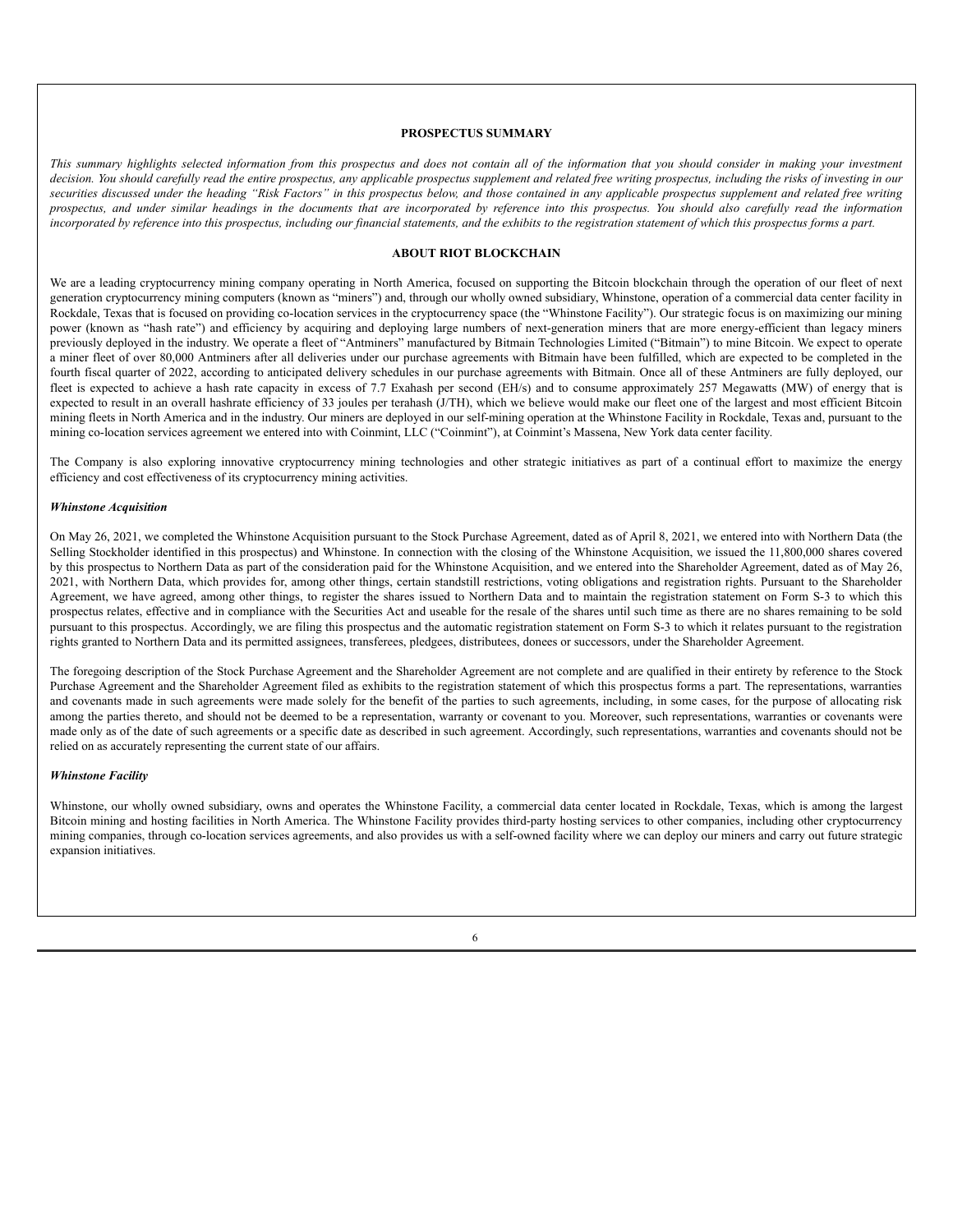As of the date of this prospectus, the Whinstone Facility has 300 MW of developed electricity power capacity, and an additional 450 MW of capacity under development, for total electricity power capacity of 750 MW once completed. The Whinstone Facility is located on a 100-acre site hosting Bitcoin mining customers and Riot's selfmining in three buildings totaling 190,000 square feet, with additional buildings under development to expand our total capacity to 750 MW. The site is subject to a longterm lease agreement, with electricity provided via a long-term power supply agreement.

We expect the expanded Whinstone Facility to be completed by the end of 2022 and to include four additional buildings totaling approximately 240,000 square feet of finished space, with sufficient developed electricity power capacity to support an estimated 112,000 Antminer model S19j miners. We believe this expansion of the Whinstone Facility will provide sufficient capacity to enable us to deploy a significant quantity of our miners (including our current deployed fleet and those expected to be delivered in future shipments) in a self-hosted facility, while allowing Whinstone to continue to operate and grow its existing data center hosting business. We believe deploying our miners at the expanded Whinstone Facility has many advantages for our mining operations, including allowing us to operate our miners without incurring third-party co-location services fees and to do so at the fixed low energy costs available to the Whinstone Facility under its long-term power supply agreement. We also anticipate this expansion of the Whinstone Facility will provide space for third-party Miner co-location services and for other enterprise-level data center hosting services.

#### *Corporate Information*

Our principal executive offices are located at 202 6th Street, Suite 401, Castle Rock, CO 80104, and our telephone number is (303) 794-2000. Our website address is www.riotblockchain.com. The information contained on, or accessible through, our website is not part of this prospectus.

## **THE OFFERING**

| Number of Shares of Common Stock, No Par Value per Share, Outstanding Prior to and After this Offering <sup>(1)</sup> :<br>95,948,232 |                                                                                                                                                                                                          |  |
|---------------------------------------------------------------------------------------------------------------------------------------|----------------------------------------------------------------------------------------------------------------------------------------------------------------------------------------------------------|--|
| Number of Shares of Common Stock, No Par Value per Share, Being Offered by the Selling Stockholder:                                   | 11,800,000                                                                                                                                                                                               |  |
| As of August 19, 2021.<br>(1)                                                                                                         |                                                                                                                                                                                                          |  |
| Use of Proceeds:                                                                                                                      | All proceeds from the sales of the shares pursuant to this prospectus will go to the<br>Selling Stockholder. We will not receive any proceeds from the sale of the shares by<br>the Selling Stockholder. |  |
| Risk Factors:                                                                                                                         | Investing in shares of our common stock involves a high degree of risk. You should<br>carefully review and consider the section entitled "Risk Factors" below.                                           |  |
| Primary Market for Our Securities:                                                                                                    | Nasdaq Capital Market.                                                                                                                                                                                   |  |
| Nasdaq Trading Symbol:                                                                                                                | "RIOT"                                                                                                                                                                                                   |  |
|                                                                                                                                       |                                                                                                                                                                                                          |  |
|                                                                                                                                       |                                                                                                                                                                                                          |  |

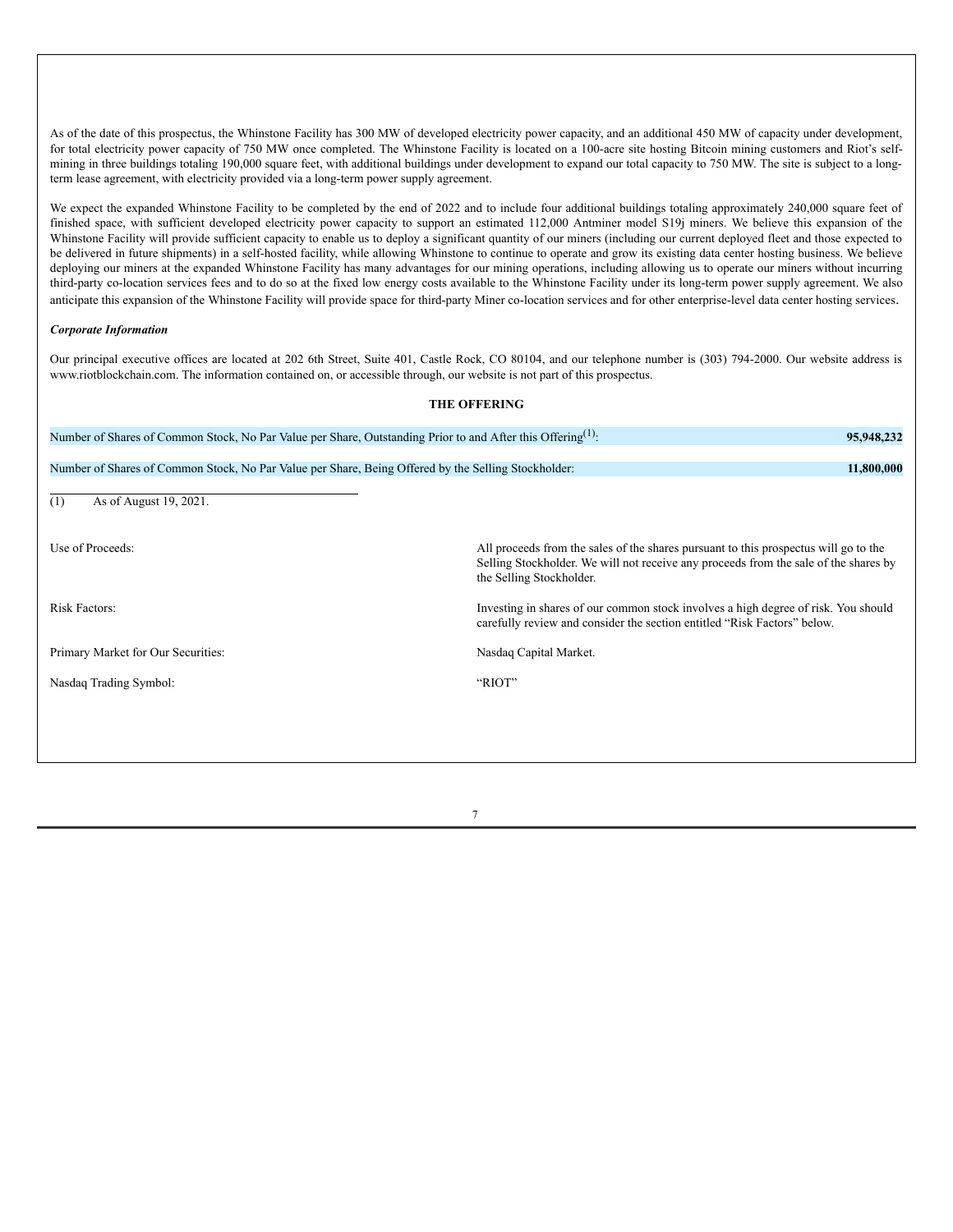#### **RISK FACTORS**

Investing in our common stock involves a high degree of risk. Before making an investment decision, you should consider carefully the risks, uncertainties and other factors described under Part I, Item 1A. "Risk Factors" in our most recent Annual Report on Form 10-K, as well as those which may be disclosed in our subsequent Quarterly Reports on Form 10-Q and Current Reports on Form 8-K, and in the other filings we make with the SEC, which are incorporated by reference into this prospectus. For more information regarding the incorporation of information herein by reference, please see the section of this prospectus entitled "Incorporation of Certain Documents by Reference" on page 14 of this prospectus.

The risks, uncertainties and other factors discussed in the foregoing filings are not exhaustive. Additional risks and uncertainties not known to us or that we currently believe not to be material may adversely impact our business, financial condition, results of operations and cash flows. It is not possible for our management to predict all risks, nor can we assess the impact of all factors on our business or the extent to which any factor, or combination of factors, may cause actual results to differ materially from our expectations. Should any of these risks or uncertainties develop into actual events, they could have a material adverse effect on our business, financial condition, results of operations and cash flows. For more information about the filings we make with the SEC, please see the section entitled "Where You Can Find More Information" on page 14 of this prospectus.

#### **DESCRIPTION OF CAPITAL STOCK**

The following description of our capital stock is not complete and may not contain all the information you should consider before investing in the shares of our common stock offered pursuant to this prospectus. This description is summarized from, and qualified in its entirety by reference to, our Articles of Incorporation, as amended, our Bylaws, as amended, and the certificates of designation related to our designated preferred stock, which have been filed with the SEC, as well as the applicable provisions of the Nevada Revised Statutes Chapter 78 and the associated provisions of the Nevada Administrative Code. See the sections "Where You Can Find More Information" and "Incorporation *of Certain Documents by Reference" on page 14 of this prospectus.*

#### **Authorized Shares of Capital Stock**

Our authorized capital stock consists of: (i) 170,000,000 shares of common stock, no par value per share; and (ii) 15,000,000 shares of "blank check" preferred stock, no par value per share, including (a) 2,000,000 shares of preferred stock designated as "2% Series A Convertible Preferred Stock" and (b) 1,750,001 shares of preferred stock designated as "0% Series B Convertible Preferred Stock." As of August 19, 2021, there were 95,948,232 shares of our common stock outstanding, no shares of our 2% Series A Convertible Preferred Stock outstanding, and 2,199 shares of our 0% Series B Convertible Preferred Stock outstanding.

#### **Common Stock**

*Listing.* Shares of our common stock are listed on the Nasdaq Capital Market under the trading symbol "RIOT."

*Voting Rights.* Holders of shares of our common stock are entitled to one vote for each share of common stock standing in such stockholder's name on the records of the Company on all matters submitted to a stockholder vote, with no cumulative voting rights. Except as otherwise provided in our Articles of Incorporation, Bylaws, the rules of any stock exchange applicable to us, applicable provisions of the Nevada Revised Statutes, or any other applicable law or regulations, matters submitted to a stockholder vote require the affirmative vote of the holders of a majority of the shares of our capital stock present and voting at the applicable stockholders' meeting to be approved. See the section entitled "Structure of Board of Directors; Director Elections and Terms of Office" under "Corporate Governance" below for further details regarding the voting rights of our common stock.

*Conversion and Redemption Rights.* Shares of our common stock have no conversionary rights and are not subject to any rights of redemption by operation of a sinking fund or otherwise.

*Dividend Rights.* Subject to any preferential rights of holders of our preferred stock, if any, or any restrictions on the payments of dividends imposed under the terms of our indebtedness, if any, holders of our common stock shall be entitled to receive their *pro rata* shares of such dividends as may be declared from time to time by our board of directors, in its discretion, from legally available funds, based upon such holders' proportionate ownership of the shares of our capital stock outstanding at the time such dividends are declared.

*Liquidation Rights.* Subject to any preferential rights of holders of our preferred stock, if any, in the event of a liquidation, dissolution or winding up of the Company, holders of our common stock shall be entitled to participate *pro rata* in all assets of the Company that remain after payment of the Company's liabilities, including satisfaction of all indebtedness of the Company then outstanding, based upon such holders' proportionate ownership of the shares of our capital stock then outstanding.

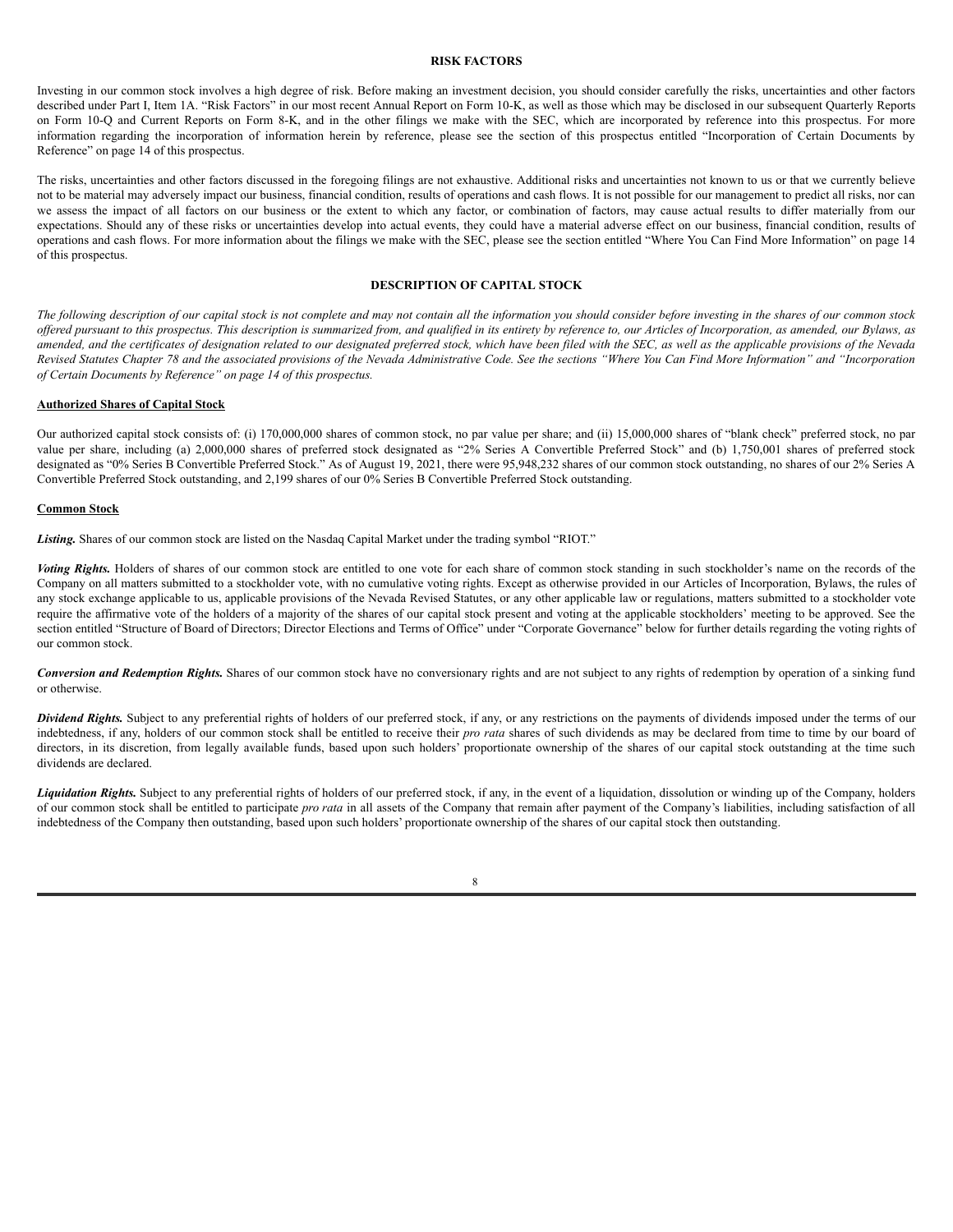*Preemptive Rights*. Shares of our common stock have no pre-emptive rights to purchase or subscribe for any of our capital stock or other securities. Thus, if additional shares of our common stock are issued, the current holders of our common stock will own a proportionately smaller interest in a larger number of outstanding shares of common stock to the extent that they do not participate in the additional issuance.

*Transfer Agent and Registrar.* The transfer agent and registrar for our common stock is Equiniti Trust Corporation.

#### **Preferred Stock**

We are authorized to issue up to 15,000,000 shares of "blank check" preferred stock, no par value per share, in one or more series, subject to any limitations prescribed by law, without further vote or action by the stockholders. Each such series of preferred stock shall have such number of shares, designations, preferences, voting powers, qualifications, and special or relative rights or privileges as shall be determined by our board of directors, which may include, among others, dividend rights, voting rights, liquidation preferences, conversion rights and preemptive rights.

Preferred stock is available for possible future financings or acquisitions and for general corporate purposes without further authorization of stockholders unless such authorization is required by applicable law, the rules of the Nasdaq Capital Market or other securities exchange or market on which our stock is then listed or admitted to trading.

As of the date of this prospectus, we have designated 2,000,000 shares of preferred stock as "2% Series A Convertible Preferred Stock" and 1,750,001 shares of preferred stock as "0% Series B Convertible Preferred Stock."

*Voting Rights.* Our board of directors may authorize the issuance of preferred stock with voting or conversion rights that could adversely affect the voting power or other rights of the holders of common stock.

As described more completely in the related certificate of designation, holders of shares of our 2% Series A Convertible Preferred Stock are entitled to vote on matters submitted to our stockholders for consideration based on the number of shares of our common stock underlying each share of our 2% Series A Convertible Preferred Stock held as of the record date for the applicable stockholder meeting.

Holders of shares of our 0% Series B Convertible Preferred Stock are not entitled to vote on matters submitted to our stockholders prior to the conversion of their shares into shares of our common stock.

*Conversion Rights.* Subject to certain beneficial ownership limitations described in the applicable certificate of designation and under applicable rules of the Nasdaq Capital Market and the Nevada Revised Statutes, shares of our preferred stock are convertible into shares of our common stock based on the conversion calculation stated in such series of preferred stock's certificate of designation.

*Dividend, Liquidation, Redemption, and Other Preferential Rights.* The rights of holders of shares of our common stock are subject to, and may be adversely affected by, the rights of the holders of any shares of our preferred stock that may be issued in the future. Our board of directors may authorize the issuance of preferred stock with dividend, liquidation, redemption, conversion, or other preferential rights that could adversely affect the relative voting power and market price of shares of our common stock. Further, the issuance of preferred stock, while providing flexibility in connection with possible acquisitions and other corporate purposes could, under some circumstances, have the effect of delaying, deferring or preventing a change in control of the Company, and may adversely affect the market price of shares of our common stock.

Each holder of our 2% Series A Convertible Preferred Stock and our 0% Series B Convertible Preferred Stock shall be entitled to receive dividends on such shares on an "as converted" basis, which shall be payable, subject to applicable beneficial ownership limitations set forth in their certificate of designation, in shares of common stock or cash on their stated value, and holders of our 2% Series A Convertible Preferred Stock are entitled to receive such dividends at the cumulative dividend rate of two percent (2%) per year. Shares of our 0% Series B Convertible Preferred Stock have preferential rights ahead of all other shares of our capital stock with respect to dividends, distributions, redemptions, and payments upon the liquidation, dissolution and winding-up of the Company, other than shares of our 2% Series A Convertible Preferred Stock, which have the first priority of such preferential rights.

## **Corporate Governance**

Structure of Board of Directors; Director Elections and Terms of Office. Our Bylaws provide for election of nominees to our board of directors by plurality vote of our stockholders present and entitled to vote at a meeting of our stockholders called for the purpose of electing nominees to serve on our board of directors. Therefore, those nominees for our board of directors receiving the most affirmative votes at a given stockholders' meeting shall be elected as directors for the applicable term. Once elected, directors serve until the end of the term of office and their successor has been duly qualified to serve and elected by our stockholders, or his or her earlier death, resignation, or removal.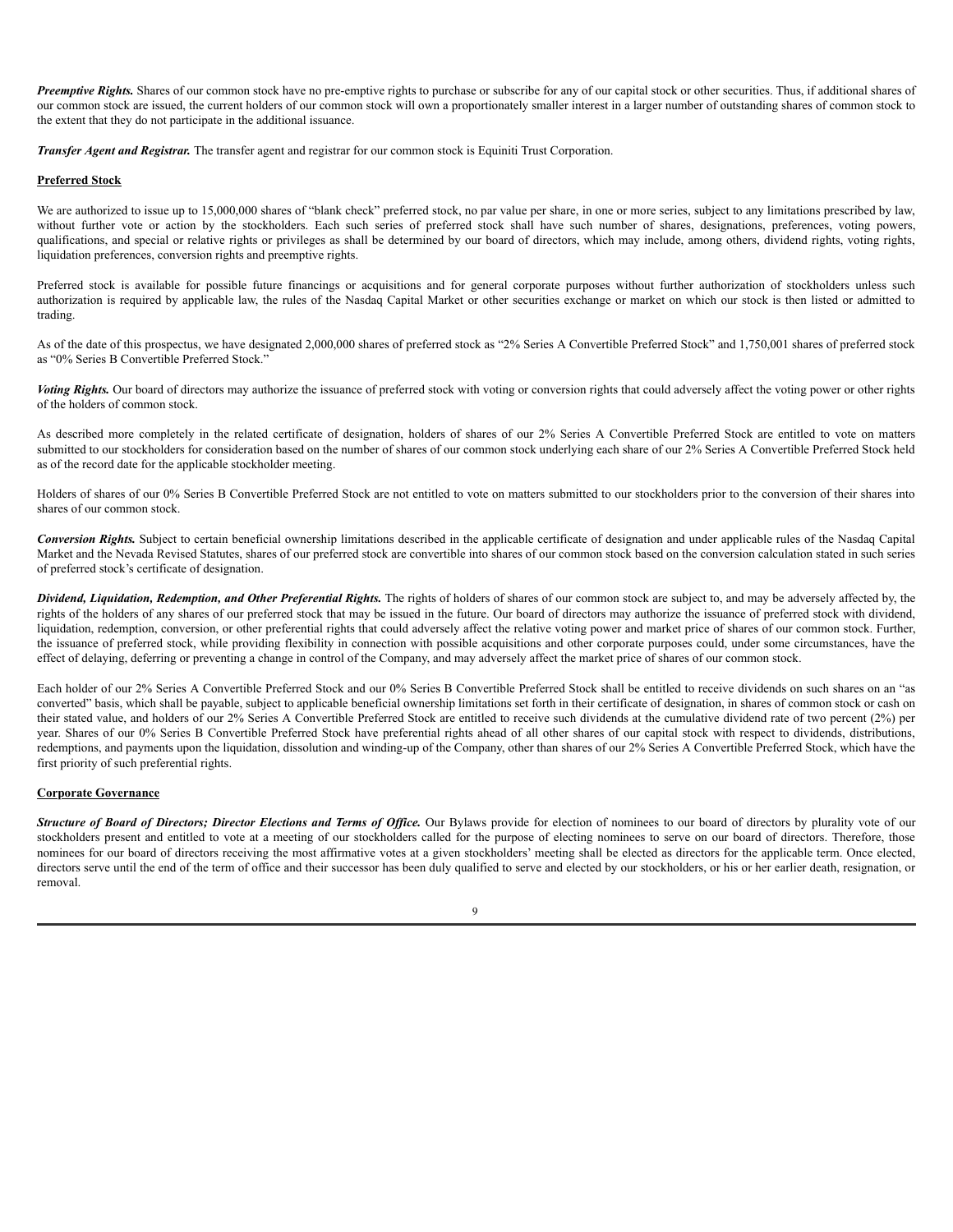Our Bylaws permit our Board to be divided into three classes, with each class serving a staggered three-year term. Each of our directors is currently serving a term that expires at our next annual meeting of stockholders and when his or her successor is duly elected and qualified. If implemented, a classified board structure could have the effect of making the removal of incumbent directors more time consuming and difficult, and, therefore may discourage a third party from making a tender offer or otherwise attempting to obtain control of us, even though such an attempt might be beneficial to us and our stockholders.

*Quorum for Conducting Business.* Our Bylaws provide that, to conduct business at a meeting of our stockholders, holders of shares representing at least one-third of the issued and outstanding shares of our capital stock entitled to vote at such meeting, whether represented in person or by proxy, must be present to establish a quorum.

*Exclusive Forum.* Article XIV of our Bylaws, as amended, provides that, to the fullest extent permitted by law, and unless we consent to the selection of an alternative forum, the state and federal courts in and for the State of New York shall be the sole and exclusive forum for the resolution of certain actions and proceedings that may be initiated by our stockholders, and that, by purchasing our securities, our stockholders are deemed to have notice of and consented to this forum selection clause. Under Article XIV of our Bylaws, the following claims are subject to this forum selection clause: (a) any derivative action or proceeding brought on behalf of the Company; (b) any action or proceeding asserting a claim of breach of a fiduciary duty owed by any director or officer of the Company to the Company or the Company's stockholders; (c) any action or proceeding asserting a claim against the Company arising pursuant to any provision of the Nevada Revised Statutes or the Company's Articles of Incorporation or Bylaws (as either might be amended from time to time); or (d) any action or proceeding asserting a claim against the Company governed by the internal affairs doctrine.

By its terms, the forum selection clause in our Bylaws applies to the foregoing claims to the fullest extent permitted by law, and, as such, should not be interpreted as precluding our stockholders from bringing claims under the Exchange Act in the appropriate federal court with jurisdiction over such claims, as provided by Section 27 of the Exchange Act. Likewise, the forum selection clause in our Bylaws should not be interpreted as precluding our stockholders from bringing claims under the Securities Act in the appropriate state or federal court with jurisdiction over such claims, as provided by Section 22 of the Securities Act.

We believe the choice-of-forum provision in our Bylaws will help provide for the orderly, efficient, and cost-effective resolution of legal issues affecting us by designating courts located in the State of New York as the exclusive forum for cases involving such issues. However, this provision may limit a stockholder's ability to bring a claim in a judicial forum that it believes to be favorable for disputes with us or our directors, officers, employees, or agents, which may discourage such actions against us and our directors, officers, employees, and agents.

*Nevada Anti-Takeover Statute.* Certain provisions of Nevada law described below may make us a less attractive candidate for acquisition, which may adversely impact the value of the shares of our capital stock held by our stockholders. We have not opted out of these provisions in our Bylaws, as permitted under the Nevada Revised Statutes.

Nevada Revised Statutes Sections 78.411 through 78.444 generally prohibit "combinations" including mergers, consolidations, sales and leases of assets, issuances of securities and similar transactions by a Nevada corporation having a requisite number of stockholders of record (of which we are one) with any person who beneficially owns (or any affiliate or associate of the corporation who within the previous two years owned), directly or indirectly, 10% or more of the voting power of the outstanding voting shares of the corporation (an "interested stockholder"), within two years after such person first became an interested stockholder unless (i) the board of directors of the corporation approved the combination or transaction by which the person first became an interested stockholder before the person first became an interested stockholder or (ii) the board of directors of the corporation has approved the combination in question and, at or after that time, such combination is approved at an annual or special meeting of the stockholders of the target corporation, and not by written consent, by the affirmative vote of holders of stock representing at least 60% of the outstanding voting power of the target corporation not beneficially owned by the interested stockholder or the affiliates or associates of the interested stockholder.

Two years after the date the person first became an interested stockholder, the Nevada Combinations Statute prohibits any combination with that interested stockholder unless (i) the board of directors of the Company approved the combination or transaction by which the person first became an interested stockholder before the person first became an interested stockholder or (ii) such combination is approved by a majority of the outstanding voting power of the corporation not beneficially owned by the interested stockholder or any affiliate or associate of the interested stockholder. The Nevada Combinations Statute does not apply to combinations with an interested stockholder after the expiration of four years from when the person first became an interested stockholder.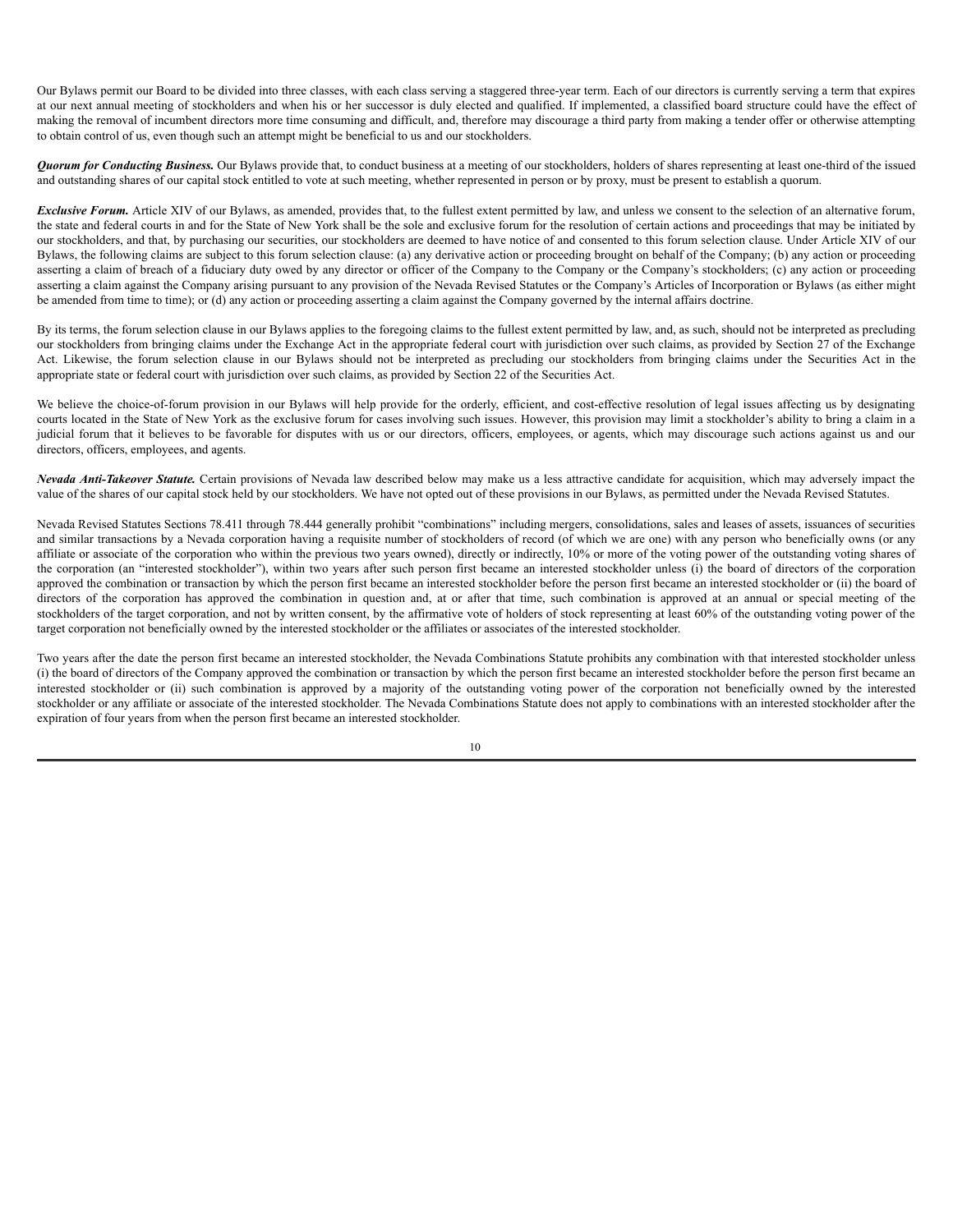#### **SELLING STOCKHOLDER**

This prospectus relates to the offer and sale from time to time by the Selling Stockholder identified below of up to 11,800,000 shares of our common stock. The shares being made available for resale by the Selling Stockholder were issued on May 26, 2021 as part of the consideration we paid the Selling Stockholder for the Whinstone Acquisition. Please see the section entitled "Whinstone Acquisition" under the heading "About Riot Blockchain" on page 6 of this prospectus.

We are registering 11,800,000 shares of common stock for sale by the Selling Stockholder pursuant to the Shareholder Agreement we entered into with the Selling Stockholder in connection with the closing of the Whinstone Acquisition. We will not receive any proceeds from the sale of the shares by the Selling Stockholder.

The following table sets forth, as of the date of this prospectus, (i) the number of shares held of record or beneficially owned by the Selling Stockholder as of such date (as determined below) and (ii) the number of shares that may be sold or otherwise disposed of under this prospectus by the Selling Stockholder. In accordance with Rule 13d-3(d) (1) under the Exchange Act, beneficial ownership includes all shares of common stock held as of the date of this prospectus, plus any securities held by the holder exercisable for or convertible into shares within sixty (60) days after August 19, 2021. The inclusion of any shares in this table does not constitute an admission of beneficial ownership by the Selling Stockholder named below.

We do not know when or in what amounts the Selling Stockholder may sell or otherwise dispose of the shares covered by this prospectus, if any.

The Selling Stockholder may decide not to sell or otherwise dispose of any or all of the shares available to be offered pursuant to this prospectus and may sell or otherwise dispose of shares covered hereby in transactions exempt from the registration requirements of the Securities Act. Because the Selling Stockholder may sell or otherwise dispose of some, all or none of the shares covered by this prospectus, and because we are not, as of the date of this prospectus, aware of any agreements, arrangements or understandings between the Selling Stockholder and any underwriters, brokers, or other sales agents with respect to the sale of any of shares, we cannot estimate the number of shares of common stock that will be held by the Selling Stockholder after completion of the offering contemplated by this prospectus. However, for purposes of the following table only, we have assumed that the Selling Stockholder will sell all of the shares pursuant to this prospectus.

| Name of Selling Stockholder <sup>(1)</sup> | <b>Shares Beneficially Owned</b><br><b>Prior to the Offering</b> |                  | <b>Shares Being</b><br><b>Offered</b> | <b>Shares Beneficially Owned</b><br><b>After the Offering</b> |            |
|--------------------------------------------|------------------------------------------------------------------|------------------|---------------------------------------|---------------------------------------------------------------|------------|
|                                            | <b>Shares</b>                                                    | Percentage $(4)$ |                                       | <b>Shares</b>                                                 | Percentage |
| Northern Data $AG^{(3)}$                   | 1.800.000                                                        | 12.3%            | 1.800.000                             | __                                                            |            |
|                                            |                                                                  |                  |                                       |                                                               |            |

(1) Information concerning the named Selling Stockholder or future permitted assignees, transferees, pledgees, distributees, donees or successors of or from any such Selling Stockholder or others who later hold any of the Selling Stockholder's interests will be set forth in supplements to this prospectus, absent circumstances indicating that the change is not material. In addition, post-effective amendments to the registration statement of which this prospectus forms a part will be filed to disclose any material changes to the plan of distribution from the description in this prospectus.

(2) Based on 95,948,232 shares of common stock outstanding as of August 19, 2021.

(3) The address for the Selling Stockholder is: Northern Data AG, An der Welle 3, 60322 Frankfurt am Main, Germany.

#### **USE OF PROCEEDS**

We are registering the shares for resale by the Selling Stockholder pursuant to the registration rights granted to the Selling Stockholder under the Shareholder Agreement. All of the shares that may be offered by the Selling Stockholder pursuant to this prospectus will be sold by the Selling Stockholder for its own account and we will not receive any proceeds from the sale of the shares by the Selling Stockholder.

We have agreed to pay all costs, expenses and fees relating to the registration of the shares for resale by the Selling Stockholder pursuant to this prospectus, including the reasonable fees and disbursements of one counsel to the Selling Stockholder. The Selling Stockholder, however, will pay any fees, discounts, concessions or commissions of any underwriters, broker-dealers or agents, and certain other expenses incurred in connection with the sale or other disposition of the shares by the Selling Stockholder.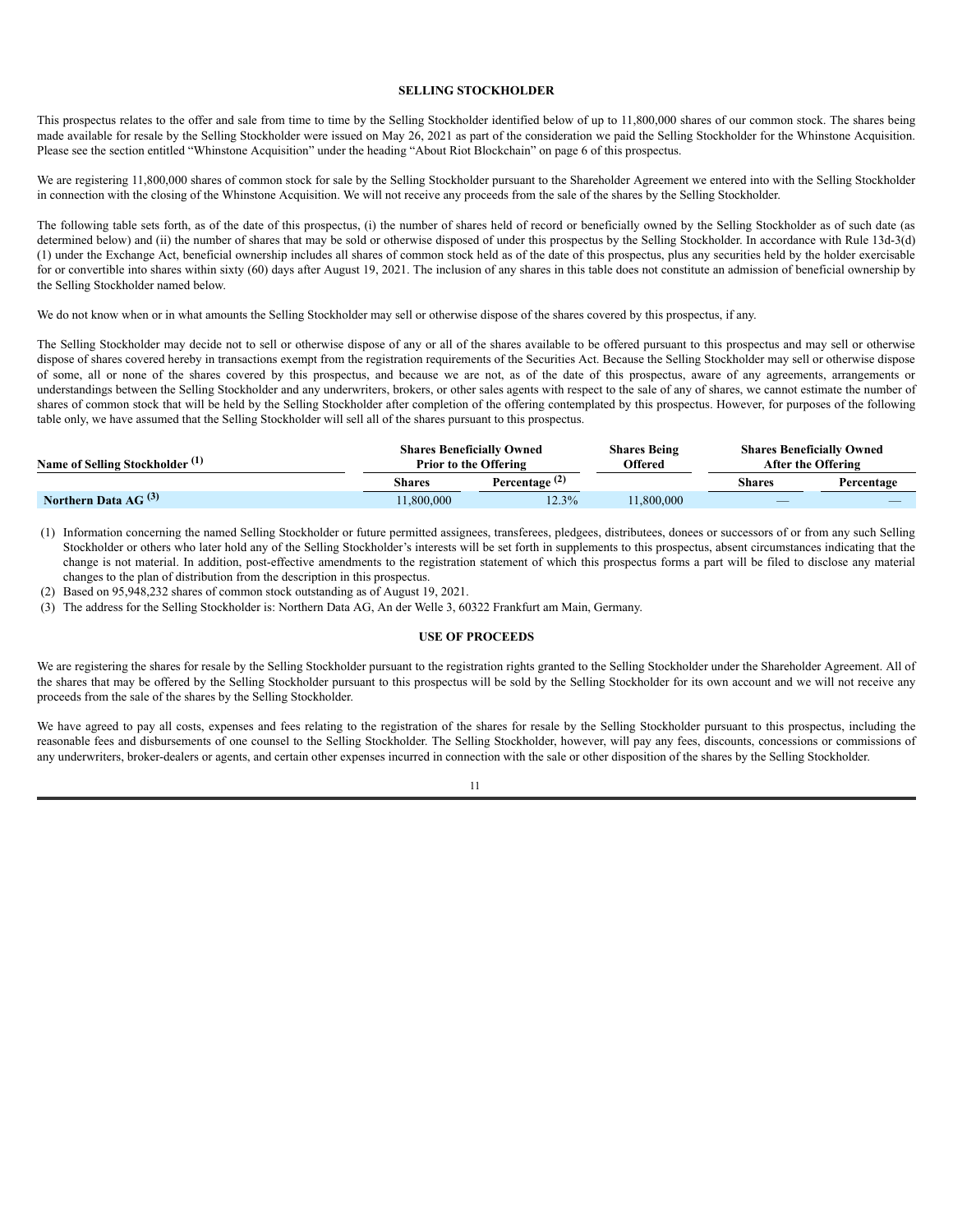## **PLAN OF DISTRIBUTION**

The Selling Stockholder may use any one or more of the following methods when selling the shares covered under this prospectus:

- underwritten transactions (including sales to or through underwriters);
- privately negotiated transactions;
- exchange distributions and/or secondary distributions;
- sales through agents;
- sales in the over-the-counter market;
- ordinary brokerage transactions and transactions in which the broker solicits purchasers;
- sales through broker-dealers or other agents;
- a block trade (which may involve crosses) in which the broker or dealer so engaged will attempt to sell the shares as agent but may position and resell a portion of the block as principal to facilitate the transaction;
- purchases by a broker or dealer as principal and resale by such broker or dealer for its own account pursuant to this prospectus;
- short sales and delivery of the shares to close out short positions;
- sales by broker-dealers of the shares that are loaned or pledged to such broker-dealers;
- any other method permitted pursuant to applicable law; and
- a combination of any methods of sale described above.

The shares covered by this prospectus may be distributed from time to time in one or more transactions:

- at a fixed price or prices, which may be changed;
- at market prices prevailing at the time of sale;
- at prices related to such prevailing market prices; or
- at negotiated prices.

The Selling Stockholder may also sell the shares under Rule 144 under the Securities Act, if available, or pursuant to other available exemptions from the registration requirements under the Securities Act, rather than under this prospectus.

We will bear all fees and expenses incident to our obligation to register the shares.

Offers to purchase the shares being offered by this prospectus may be solicited directly. Agents may also be designated to solicit offers to purchase the shares from time to time.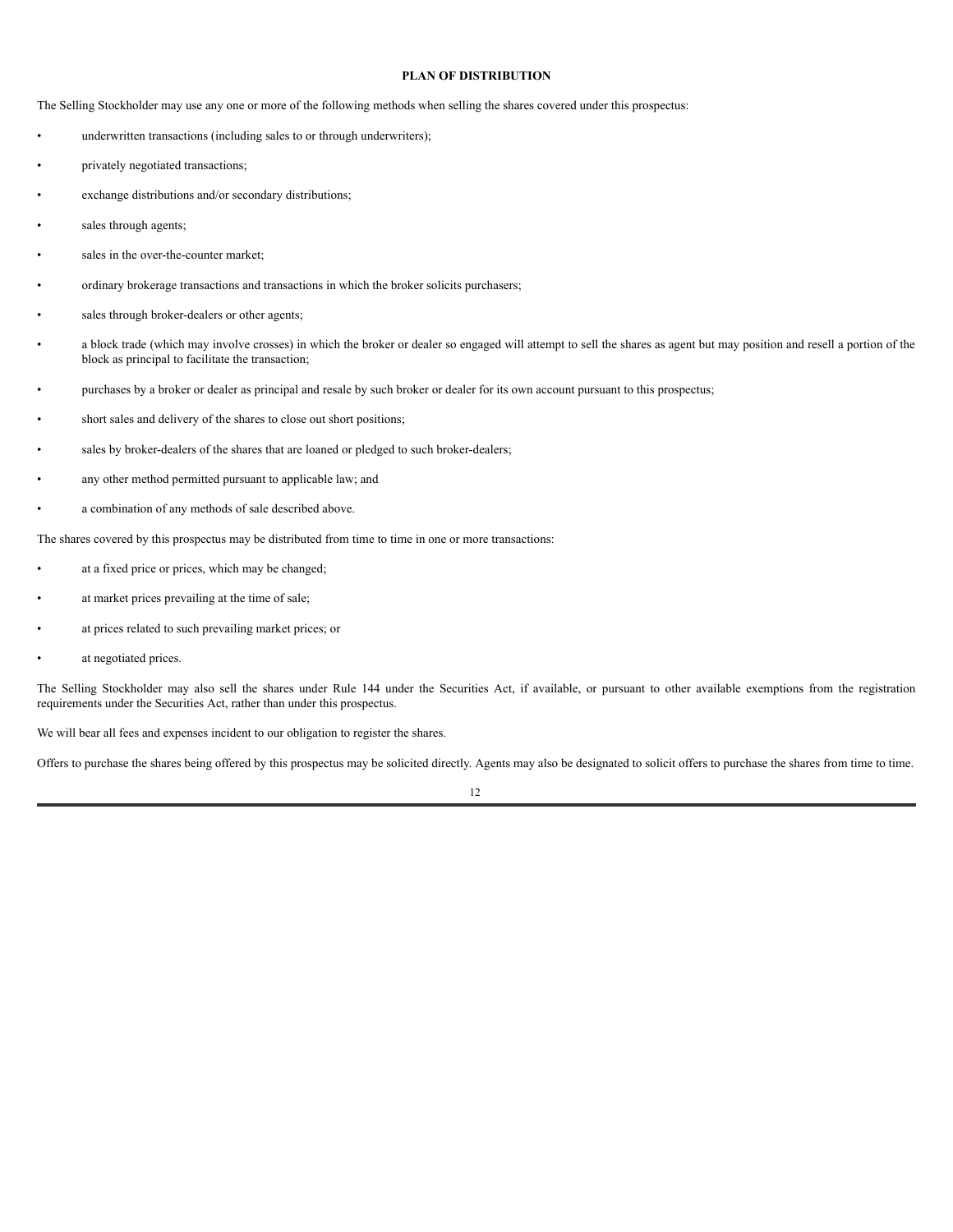To the extent required, this prospectus may be amended or supplemented from time to time to describe a specific plan of distribution. In connection with distributions of the shares, the Selling Stockholder may enter into hedging transactions with broker-dealers or other financial institutions. In connection with such transactions, broker-dealers or other financial institutions may engage in short sales of the common stock in the course of hedging the positions they assume with the Selling Stockholder. The Selling Stockholder may also sell the common stock short and redeliver the shares of the common stock to close out such short positions. The Selling Stockholder may also enter into option or other transactions with broker-dealers or other financial institutions which require the delivery to such broker-dealer or other financial institution of the shares of common stock offered by this prospectus, which shares of common stock such broker-dealer or other financial institution may resell pursuant to this prospectus (as supplemented or amended to reflect such transaction). The Selling Stockholder may also pledge the shares of common stock to a broker-dealer or other financial institution, and, upon a default, such broker-dealer or other financial institution may effect sales of the pledged shares pursuant to this prospectus (as supplemented or amended to reflect such transaction).

The Selling Stockholder may also enter into derivative transactions relating to the shares with third parties, including sales of derivative securities that are not covered by this prospectus in privately negotiated transactions. If the applicable prospectus supplement indicates, in connection with such derivative securities, the third party purchasers thereof may sell the underlying shares covered by this prospectus and the applicable prospectus supplement to which such derivative securities relate, including in short-sale transactions. Further, such third party may use shares (or derivative securities relating to the shares) pledged by or borrowed from the Selling Stockholder to settle such sales or to close out any related open transactions involving the shares, and may use shares received from the Selling Stockholder in settlement of such derivative securities to close out any related open transactions involving the shares. If such third party would be considered an underwriter in such transactions, such third party will be identified in the applicable prospectus supplement (or a post-effective amendment) as required.

If an underwriter is utilized in the sale of the shares being offered by this prospectus, an underwriting agreement will be executed with the underwriter at the time of sale and the name of any underwriter will be provided in the prospectus supplement that the underwriter will use to make resales of the shares to the public. In connection with the sale of the shares, the Selling Stockholder, or the purchasers of the shares for whom the underwriter may act as agent, may compensate the underwriter in the form of underwriting discounts or commissions. The underwriter may sell the shares to or through dealers, and those dealers may receive compensation in the form of discounts, concessions or commissions from the underwriters and/or commissions from the purchasers for which they may act as agent.

In addition, the Selling Stockholder may otherwise loan or pledge the shares to a financial institution or other third party that in turn may sell the shares short using this prospectus or the applicable prospectus supplement. Such financial institution or other third party may transfer its economic short position to investors in our shares or in connection with a concurrent offering of other shares.

In effecting sales, broker-dealers or agents engaged by the Selling Stockholder may arrange for other broker-dealers to participate. Broker-dealers or agents may receive commissions, discounts or concessions from the Selling Stockholder in amounts to be negotiated immediately prior to the sale. If the Selling Stockholder uses a broker-dealer in the sale of the shares, the broker-dealer may then resell these shares to the public at varying prices to be determined by the broker-dealer at the time of resale.

In offering the shares covered by this prospectus, the Selling Stockholder and any broker-dealers who execute sales for the Selling Stockholder may be deemed to be "underwriters" within the meaning of the Securities Act in connection with such sales. Any profits realized by the Selling Stockholder and the compensation of any brokerdealer may be deemed to be underwriting discounts and commissions.

In order to comply with the securities laws of certain states, if applicable, the shares must be sold in such jurisdictions only through registered or licensed brokers or dealers. In addition, it is possible that in certain states the shares may not be sold unless they have been registered or qualified for sale in the applicable state or an exemption from the registration or qualification requirement is available and is complied with.

We will make copies of this prospectus and any applicable prospectus supplement available to the Selling Stockholder for the purpose of satisfying the prospectus delivery requirements of the Securities Act. We or the Selling Stockholder may enter into agreements to indemnify any underwriters, broker-dealers and agents that participate in transactions involving the sale of the shares against certain liabilities, including liabilities arising under the Securities Act, or to contribute to payments they may be required to make in respect thereof and to reimburse those persons for certain expenses.

At the time a particular offer of the shares is made, if required, a prospectus supplement will be distributed that will set forth the number of the shares of common stock being offered and the terms of the offering, including the name of any underwriter, dealer or agent, the purchase price paid by any underwriter, any discount, commission and other item constituting compensation, any discount, commission or concession allowed or reallowed or paid to any dealer, and the proposed selling price to the public.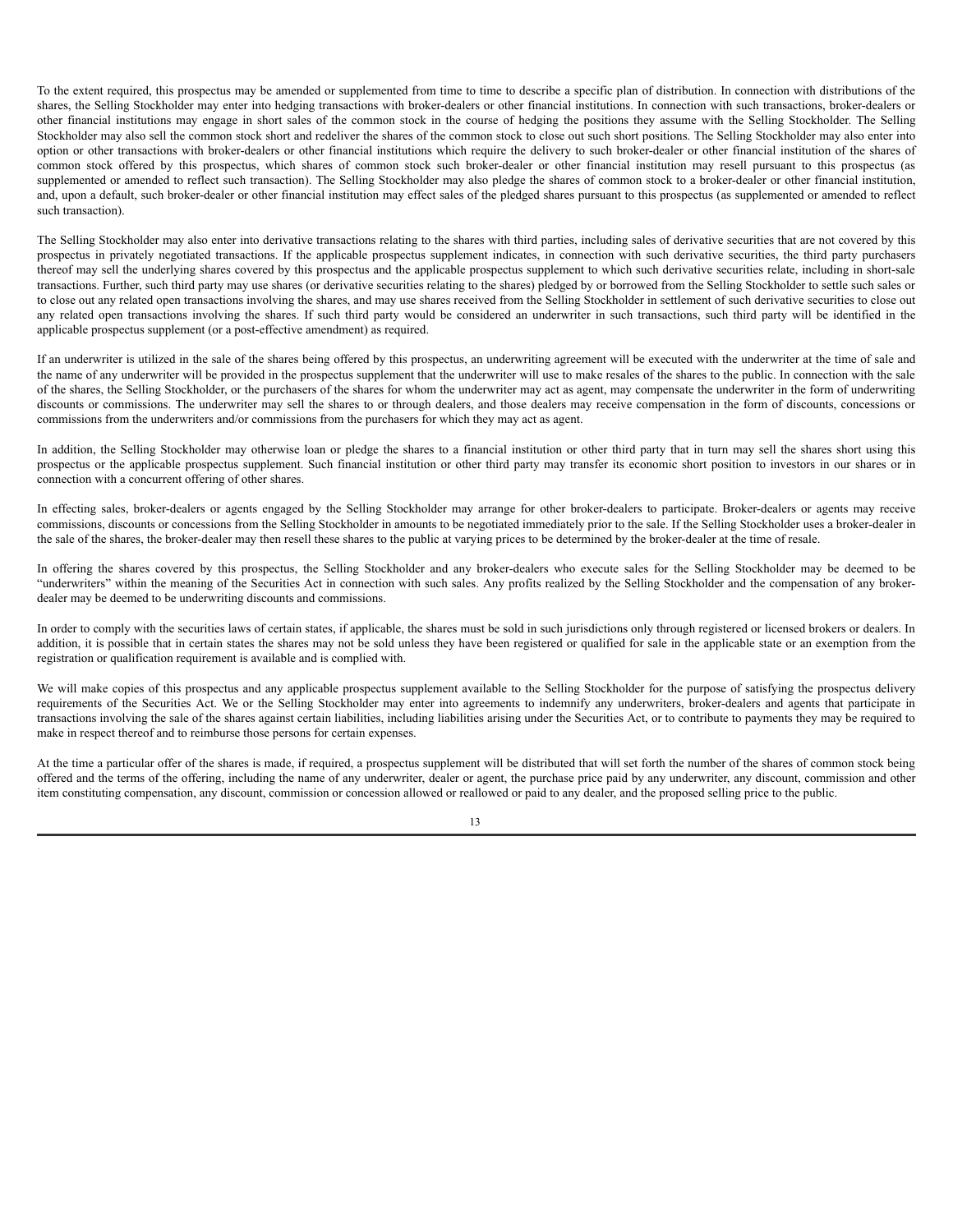#### **LEGAL MATTERS**

The validity of the issuance of the shares offered by this prospectus will be passed upon for us by Lewis Roca Rothgerber Christie LLP, Las Vegas, Nevada.

#### **EXPERTS**

The consolidated financial statements of Riot Blockchain, Inc. and Subsidiaries as of December 31, 2020 and 2019 and for each of the two years in the period ended December 31, 2020, have been audited by Marcum LLP, independent registered public accounting firm, as stated in their report, which is incorporated herein by reference. Such consolidated financial statements of Riot Blockchain, Inc. and Subsidiaries are incorporated in this prospectus by reference in reliance on the report of such firm given upon their authority as experts in accounting and auditing.

The financial statements of Whinstone US, Inc. as of and for the year ended December 31, 2020 and 2019, which are incorporated in this prospectus by reference from the Current Report on Form 8-K/A of Riot Blockchain, Inc. filed with the SEC on August 12, 2021, have been audited by Malcolm M. Dienes, LLC, an independent audit firm, as stated in their report filed as an Exhibit 23.1 to such Current Report on Form 8-K/A. Such financial statements have been incorporated by reference in this prospectus in reliance upon the report of such independent audit firm given upon their authority as experts in accounting and auditing.

#### **WHERE YOU CAN FIND MORE INFORMATION**

This prospectus does not contain all of the information included in the registration statements of which it forms a part, including certain exhibits and schedules and those items we incorporate by reference herein. We file annual, quarterly and special reports, along with other information, including the registration statement of which this prospectus forms a part, with the SEC. The filings we make with the SEC are available to the public over the Internet at the SEC's website at http://www.sec.gov. Our filings with the SEC are also available on our website, https://www.riotblockchain.com/ under the heading "Investors." The information on this website is not incorporated by reference into, and does not constitute a part of, this prospectus.

## **INCORPORATION OF CERTAIN DOCUMENTS BY REFERENCE**

The SEC permits us to "incorporate by reference" the information contained in documents we file with the SEC, which means that we can disclose important information to you by referring you to those documents rather than by including them in this prospectus. Information that is incorporated by reference herein is considered to be part of this prospectus and you should read it with the same care that you read this prospectus. Information that we file later with the SEC will automatically update and supersede the information that is either contained, or incorporated by reference, in this prospectus, and will be considered to be a part of this prospectus from the date those documents are filed. We have filed with the SEC, and incorporate by reference in this prospectus the following:

- Our Annual Report on Form 10-K for the fiscal year ended [December](http://www.sec.gov/Archives/edgar/data/1167419/000107997321000326/riot_10kaixb-123120.htm) 31, 2020, as filed with the SEC on March 31, 2021, as amended by a filing made with the SEC on April 30, 2021;
- Our Quarterly Reports on Form 10-Q for the quarterly periods ended [March](http://www.sec.gov/Archives/edgar/data/1167419/000107997321000383/riot10qq1-0321.htm) 31, 2021 and June 30, [2021,](http://www.sec.gov/Archives/edgar/data/1167419/000107997321000828/riot10qq2-0621.htm) as filed with the SEC on May 17, 2021 and August 23, 2021, respectively;
- Our Current Reports on Form 8-K (excluding any reports or portions thereof that are deemed to be furnished and not filed, as provided therein) filed with the SEC on: [February](http://www.sec.gov/Archives/edgar/data/1167419/000107997321000074/riot_8k-pilot.htm) 10, 2021; [March](http://www.sec.gov/Archives/edgar/data/1167419/000107997321000184/riot_8k-0321.htm) 17, 2021; [April](http://www.sec.gov/Archives/edgar/data/1167419/000107997321000253/riot_8k-040621.htm) 7, 2021 (excluding Item 7.01); [April](http://www.sec.gov/Archives/edgar/data/1167419/000107997321000264/riot_8k-040821v2.htm) 9, 2021; May 24, [2021;](http://www.sec.gov/Archives/edgar/data/1167419/000107997321000412/riot_8k.htm) May 26, [2021](http://www.sec.gov/Archives/edgar/data/1167419/000107997321000426/riot_8k-052621.htm) (excluding Item 7.01); June 8, [2021;](http://www.sec.gov/Archives/edgar/data/1167419/000107997321000481/riot_8k-060721.htm) Form 8- K/A filed with the SEC on **[August](http://www.sec.gov/Archives/edgar/data/1167419/000107997321000790/riot_8k-081621.htm) 12**, 2021; and on **August 16**, 2021; and
- The description of our common stock contained in our registration statement on [Form](http://www.sec.gov/Archives/edgar/data/1167419/000107997307000759/apnb_form8a-082207.htm) 8-A, filed pursuant to Section 12(b) of the Exchange Act on August 27, 2007, including any amendment or report filed for the purpose of updating that description.

We also incorporate by reference all additional documents that we file with the SEC under the terms of Sections 13(a), 13(c), 14 or 15(d) of the Exchange Act that are made after the date of this prospectus but prior to the termination of the offering of the shares covered by this prospectus. We are not, however, incorporating, in each case, any documents or information that we are deemed to furnish and not file in accordance with SEC rules.

You may request, and we will provide you with, a copy of these filings, at no cost, by calling us at (303) 794-2000 or by writing to us at the following address: Riot Blockchain, Inc., Attn: Jeffrey G. McGonegal, Chief Financial Officer, 202 6<sup>th</sup> Street, Suite 401 Castle Rock, CO 80104.

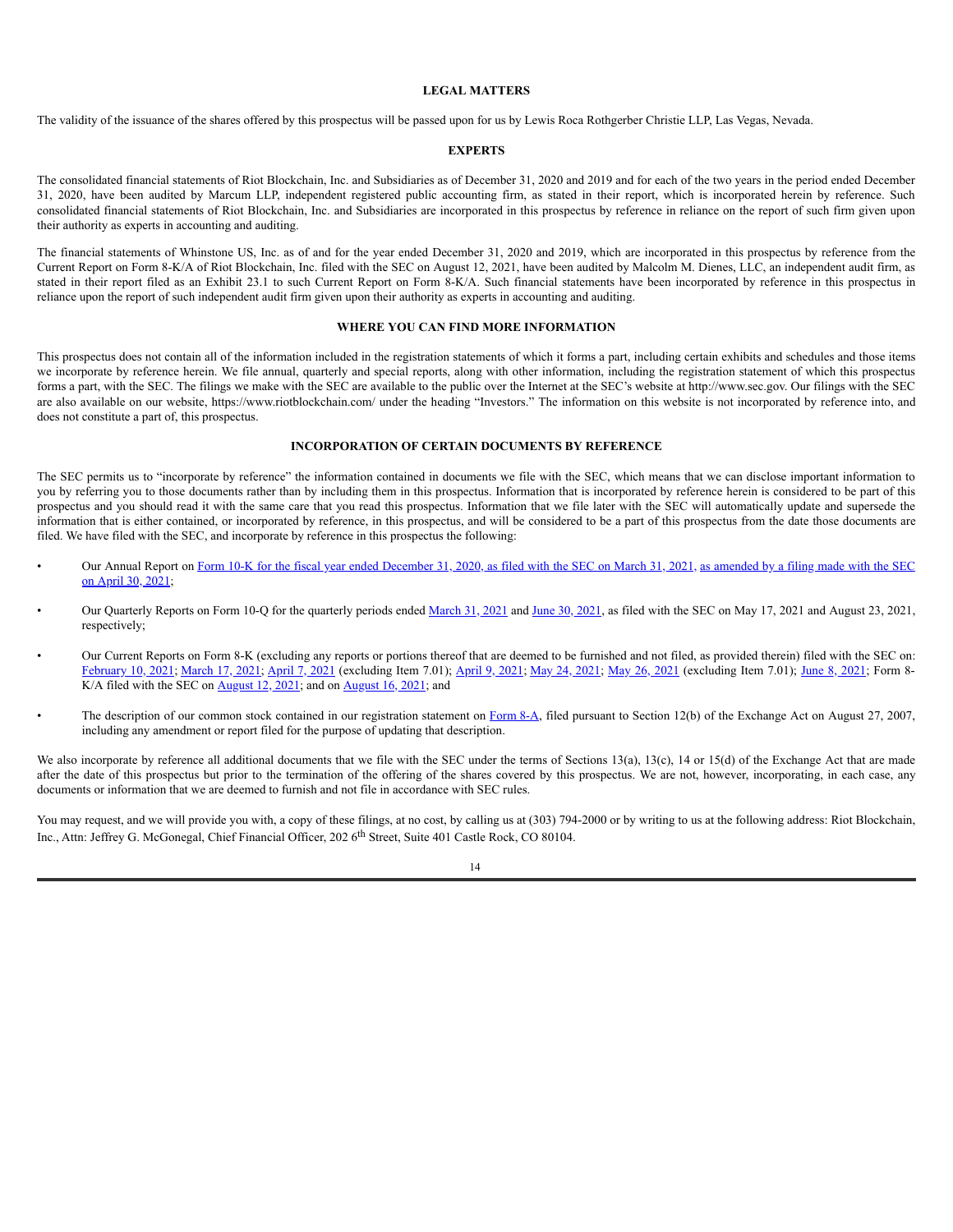**PROSPECTUS**



# **RIOT BLOCKCHAIN, INC.**

**11,800,000 SHARES OF COMMON STOCK, NO PAR VALUE PER SHARE OFFERED BY THE SELLING STOCKHOLDER**

**August 24, 2021**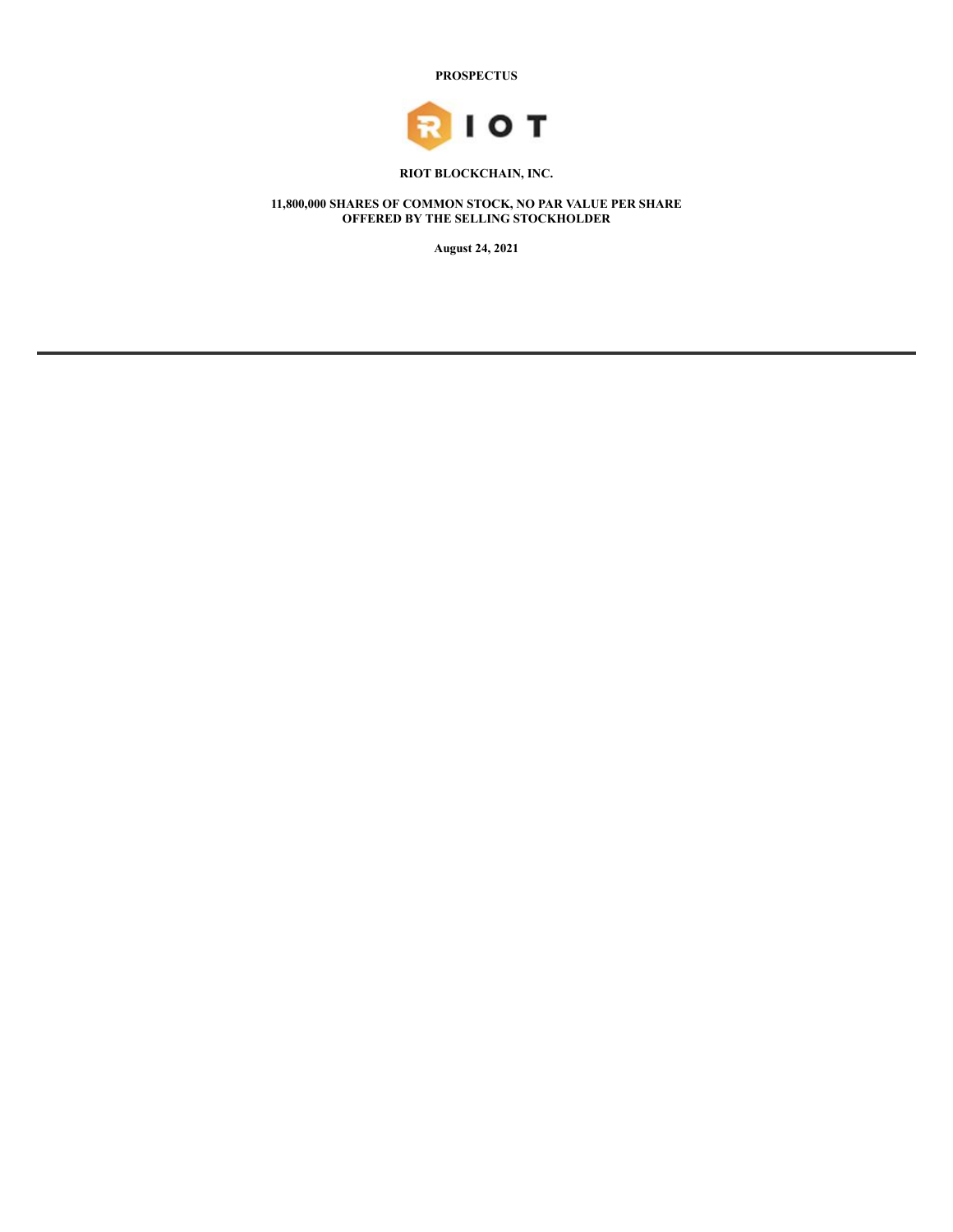#### **PART II INFORMATION NOT REQUIRED IN PROSPECTUS**

#### **Item 14. Other Expenses of Issuance and Distribution.**

The following table sets forth the costs and expenses payable by the Registrant in connection with this offering of the securities being registered, other than underwriting commissions and discounts, all of which are estimated except for the SEC registration fee.

| Item                                             | Amount  |  |
|--------------------------------------------------|---------|--|
| SEC registration fee                             | 40,939  |  |
| Legal fees and expenses                          | 50,000  |  |
| Accounting fees and expenses                     | 15,000  |  |
| Transfer agent and registrar's fees and expenses | 5,000   |  |
| Miscellaneous expenses                           | 4,061   |  |
| Total                                            | 115,000 |  |

#### **Item 15. Indemnification of Directors and Officers.**

Nevada Revised Statutes Sections 78.7502 and 78.751 provide us with the power to indemnify any of our directors and officers. The director or officer must have conducted himself/herself in good faith and reasonably believe that his/her conduct was in, or not opposed to, our best interests. In a criminal action, the director, officer, employee or agent must not have had reasonable cause to believe his/her conduct was unlawful. Under Nevada Revised Statutes Section 78.751, advances for expenses may be made by agreement if the director or officer affirms in writing that he/she believes he/she has met the standards and will personally repay the expenses if it is determined such officer or director did not meet the standards.

Our Articles of Incorporation and Bylaws provide that our officers and directors shall be indemnified and held harmless to the fullest extent legally permissible under the laws of the State of Nevada against all expenses, liability and loss (including attorneys' fees, judgments, fines and amounts paid or to be paid in settlement) reasonably incurred or suffered by them in connection with any civil, criminal, administrative or investigative action, suit or proceeding related to their service as an officer or director except for damages for breach of fiduciary duty resulting from material facts or omissions which involve (a) intentional misconduct, (b) fraud, or (c) a knowing violation of law, including the payment of dividends in violation of Nevada Revised Statutes Section 78.300. Further, we have entered into employment agreements with our executive officers which contain provisions requiring us to indemnify them from certain liabilities arising in the course of their employment with us to the fullest extent permitted under our Bylaws and Articles of Incorporation, and we may enter into similar indemnification agreements with each of our directors, executive officers, and certain of our other employees in the future.

Subject to limitations established under applicable Nevada law, federal securities laws, our Articles of Incorporation, and our Bylaws, such right of indemnification shall be a contractual right which may be enforced in any manner desired by such person. These indemnification obligations may require us, among other things, to indemnify and hold our directors and executive officers harmless from certain expenses and against certain liabilities including, among other things, attorneys' fees, judgments, fines, and settlement amounts actually and reasonably paid or incurred by such director or officer in any action, suit, or proceeding arising out of their services as a director or officer or any other company or enterprise to which the person provides services at our request. Upon receipt of an undertaking by or on behalf of the director or officer to repay the amount if it is ultimately determined by a court of competent jurisdiction that he/she is not entitled to be indemnified by us, we must pay the expenses of officers and directors incurred in defending a civil or criminal action, suit or proceeding as they are incurred and in advance of the final disposition of the action, suit or proceeding. Such right of indemnification shall not be exclusive of any other right which such directors or officers may have or hereafter acquire. The indemnification provided in our Articles of Incorporation shall continue as to a person who has ceased to be a director, officer, employee or agent, and shall inure to the benefit of the heirs, executors and administrators of such person. We believe these indemnification agreements are necessary to attract and retain qualified individuals to serve as directors and executive officers.

As permitted by our Articles of Incorporation and Bylaws, we maintain general liability and directors' and officers' insurance policies that cover certain liabilities of our directors and officers arising out of claims based on acts or omissions in their capacities as directors or officers, including liabilities under the Securities Act.

## THESE LIMITATIONS OF LIABILITY DO NOT ALTER DIRECTOR LIABILITY UNDER THE FEDERAL SECURITIES LAWS AND DO NOT AFFECT THE **AVAILABILITY OF EQUITABLE REMEDIES SUCH AS AN INJUNCTION OR RESCISSION.**

Insofar as indemnification for liabilities arising under the Securities Act may be permitted to directors, officers or persons controlling the Registrant pursuant to the foregoing provisions, the Registrant has been informed that, in the opinion of the SEC, such indemnification is against public policy as expressed in the Act and is, therefore, unenforceable.

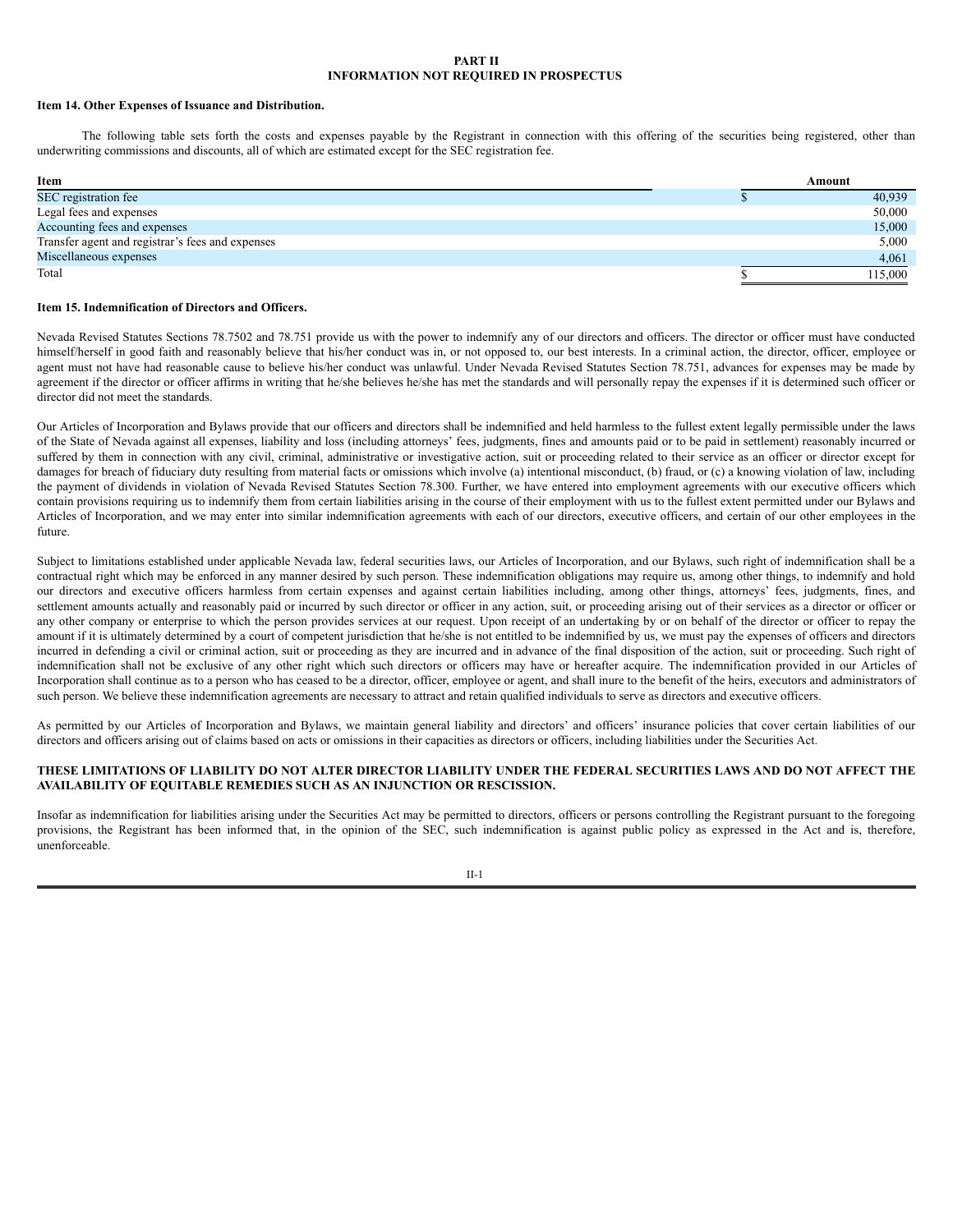#### **Item 16. Exhibits.**

| <b>Exhibit</b><br><b>Number</b> | <b>Description of Document</b>                                                                                                                                                                                                                          |
|---------------------------------|---------------------------------------------------------------------------------------------------------------------------------------------------------------------------------------------------------------------------------------------------------|
| 1.1                             | Form of Underwriting Agreement †                                                                                                                                                                                                                        |
| 2.1                             | Stock Purchase Agreement, dated as of April 8, 2021, by and among Riot Blockchain, Inc., Northern Data AG, and Whinstone US, Inc. (Incorporated by reference<br>from the Registrant's Current Report on Form 8-K, filed with the SEC on April 9, 2021)* |
| 4.1                             | Articles of Incorporation filed September 20, 2017 (Incorporated by reference from the Registrant's Current Report on Form 8-K, filed with the SEC September<br>25, 2017                                                                                |
| 4.2                             | Bylaws, effective September 20, 2017 (Incorporated by reference from the Registrant's Current Report on Form 8-K, filed with the SEC September 25, 2017)                                                                                                |
| 4.3                             | Amendment to Bylaws (Incorporated by reference from the Registrant's Current Report on Form 8-K, filed with the SEC March 12, 2018)                                                                                                                     |
| 4.4                             | Shareholder Agreement, dated as of May 26, 2021, by and between Riot Blockchain, Inc. and Northern Data AG (Incorporated by reference from the Registrant's<br>Current Report on Form 8-K, filed with the SEC on May 26, 2021)                          |
| 5.1                             | Opinion of Lewis Roca Rothgerber Christie LLP <sup>**</sup>                                                                                                                                                                                             |
| 23.1                            | Consent of Marcum LLP**                                                                                                                                                                                                                                 |
| 23.2                            | Consent of Malcolm M. Dienes, LLC**                                                                                                                                                                                                                     |
| 23.3                            | Consent of Lewis Roca Rothgerber Christie LLP (contained in Exhibit 5.1)**                                                                                                                                                                              |
| 24.1                            | Power of Attorney (included on the signature page of this registration statement)**                                                                                                                                                                     |
| $\ast$                          | Schedules and exhibits to the Stock Purchase Agreement have been omitted pursuant to Item 601(b)(2) of Regulation S-K. The Company hereby undertakes to furnish                                                                                         |

supplementally a copy of any omitted schedules and exhibits to the SEC upon request.

† To be filed by amendment or by a Current Report on Form 8-K and incorporated by reference herein.

Filed herewith.

## **Item 17. Undertakings.**

(a) The undersigned Registrant hereby undertakes:

(1) To file, during any period in which offers or sales are being made, a post-effective amendment to this registration statement:

- (i) To include any prospectus required by section  $10(a)(3)$  of the Securities Act of 1933;
- (ii) To reflect in the prospectus any facts or events arising after the effective date of the registration statement (or the most recent post-effective amendment thereof) which, individually or in the aggregate, represent a fundamental change in the information set forth in the registration statement. Notwithstanding the foregoing, any increase or decrease in volume of securities offered (if the total dollar value of securities offered would not exceed that which was registered) and any deviation from the low or high end of the estimated maximum offering range may be reflected in the form of prospectus filed with the SEC pursuant to Rule 424(b) if, in the aggregate, the changes in volume and price represent no more than 20% change in the maximum aggregate offering price set forth in the "Calculation of Registration Fee" table in the effective registration statement; and
- (iii) To include any material information with respect to the plan of distribution not previously disclosed in the registration statement or any material change to such information in the registration statement

*provided, however*, Paragraphs (a)(1)(i), (a)(1)(ii) and (a)(1)(iii) of this section do not apply if the registration statement is on Form S-3 and the information required to be included in a post-effective amendment by those paragraphs is contained in reports filed with or furnished to the SEC by the Registrant pursuant to section 13 or section 15(d) of the Securities Exchange Act of 1934 that are incorporated by reference in the registration statement, or is contained in a form of prospectus filed pursuant to Rule 424(b) that is part of the registration statement.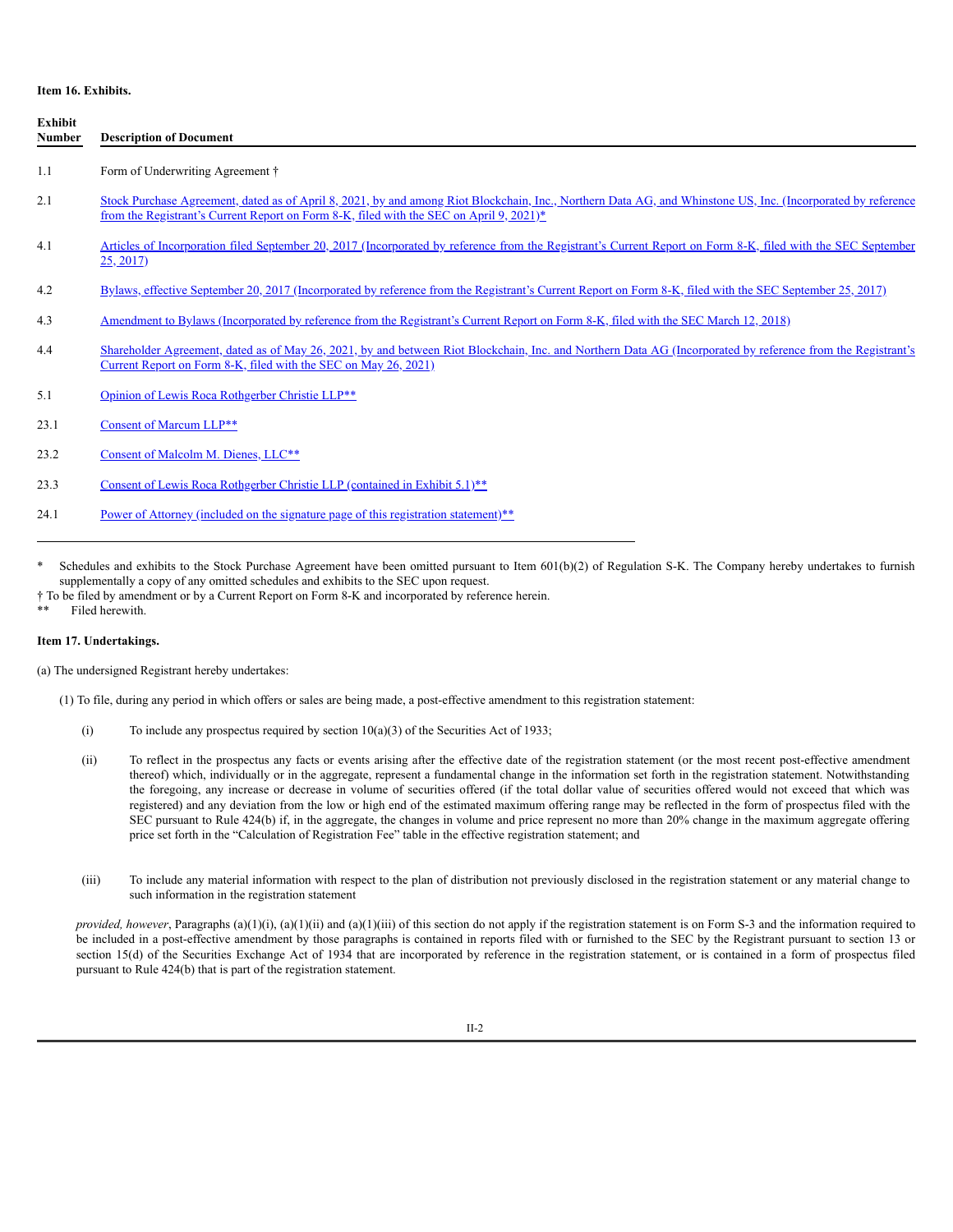- (2) That, for the purpose of determining any liability under the Securities Act of 1933, each such post-effective amendment shall be deemed to be a new registration statement relating to the securities offered therein, and the offering of such securities at that time shall be deemed to be the initial bona fide offering thereof.
- (3) To remove from registration by means of a post-effective amendment any of the securities being registered which remain unsold at the termination of the offering.
- (4) That, for the purpose of determining liability under the Securities Act of 1933 to any purchaser:
	- (i) Each prospectus filed by the Registrant pursuant to Rule 424(b)(3) shall be deemed to be part of the registration statement as of the date the filed prospectus was deemed part of and included in the registration statement; and
	- (ii) Each prospectus required to be filed pursuant to Rule  $424(b)(2)$ ,  $(b)(5)$ , or  $(b)(7)$  as part of a registration statement in reliance on Rule 430B relating to an offering made pursuant to Rule  $415(a)(1)(i)$ , (vii), or (x) for the purpose of providing the information required by section  $10(a)$  of the Securities Act of 1933 shall be deemed to be part of and included in the registration statement as of the earlier of the date such form of prospectus is first used after effectiveness or the date of the first contract of sale of securities in the offering described in the prospectus. As provided in Rule 430B, for liability purposes of the issuer and any person that is at that date an underwriter, such date shall be deemed to be a new effective date of the registration statement relating to the securities in the registration statement to which that prospectus relates, and the offering of such securities at that time shall be deemed to be the initial bona fide offering thereof. Provided, however, that no statement made in a registration statement or prospectus that is part of the registration statement or made in a document incorporated or deemed incorporated by reference into the registration statement or prospectus that is part of the registration statement will, as to a purchaser with a time of contract of sale prior to such effective date, supersede or modify any statement that was made in the registration statement or prospectus that was part of the registration statement or made in any such document immediately prior to such effective date; or
- (5) That, for the purpose of determining liability of the Registrant under the Securities Act of 1933 to any purchaser in the initial distribution of the securities, the undersigned Registrant undertakes that in a primary offering of securities of the undersigned Registrant pursuant to this registration statement, regardless of the underwriting method used to sell the securities to the purchaser, if the securities are offered or sold to such purchaser by means of any of the following communications, the undersigned Registrant will be a seller to the purchaser and will be considered to offer or sell such securities to such purchaser:
	- (i) Any preliminary prospectus or prospectus of the undersigned Registrant relating to the offering required to be filed pursuant to Rule 424;
	- (ii) Any free writing prospectus relating to the offering prepared by or on behalf of the undersigned Registrant or used or referred to by the undersigned Registrant;
	- (iii) The portion of any other free writing prospectus relating to the offering containing material information about the undersigned Registrant or its securities provided by or on behalf of the undersigned Registrant; and
	- (iv) Any other communication that is an offer in the offering made by the undersigned Registrant to the purchaser.
- (b) The Registrant hereby undertakes that for purposes of determining any liability under the Securities Act of 1933, each filing of the Registrant's annual report pursuant to section 13(a) or section 15(d) of the Securities Exchange Act of 1934 (and, where applicable, each filing of an employee benefit plan's annual report pursuant to section 15(d) of the Securities Exchange Act of 1934) that is incorporated by reference in the registration statement shall be deemed to be a new registration statement relating to the securities offered therein, and the offering of such securities at that time shall be deemed to be the initial bona fide offering thereof.
- (c) Insofar as indemnification for liabilities arising under the Securities Act of 1933 may be permitted to directors, officers and controlling persons of the Registrant pursuant to the foregoing provisions, or otherwise, the Registrant has been advised that in the opinion of the Securities and Exchange Commission such indemnification is against public policy as expressed in the Act and is, therefore, unenforceable. In the event that a claim for indemnification against such liabilities (other than the payment by the Registrant of expenses incurred or paid by a director, officer or controlling person of the Registrant in the successful defense of any action, suit or proceeding) is asserted by such director, officer or controlling person in connection with the securities being registered, the Registrant will, unless in the opinion of its counsel the matter has been settled by controlling precedent, submit to a court of appropriate jurisdiction the question whether such indemnification by it is against public policy as expressed in the Act and will be governed by the final adjudication of such issue.
- (d) The Registrant hereby undertakes that:
	- (1) For purposes of determining any liability under the Securities Act, the information omitted from the form of prospectus filed as part of this registration statement in reliance upon Rule 430A and contained in a form of prospectus filed by the Registrant pursuant to Rule 424(b)(1) or (4) or 497(h) under the Securities Act shall be deemed to be part of this registration statement as of the time it was declared effective.
	- (2) For the purpose of determining any liability under the Securities Act, each post-effective amendment that contains a form of prospectus shall be deemed to be a new registration statement relating to the securities offered therein, and the offering of such securities at that time shall be deemed to be the initial bona fide offering thereof.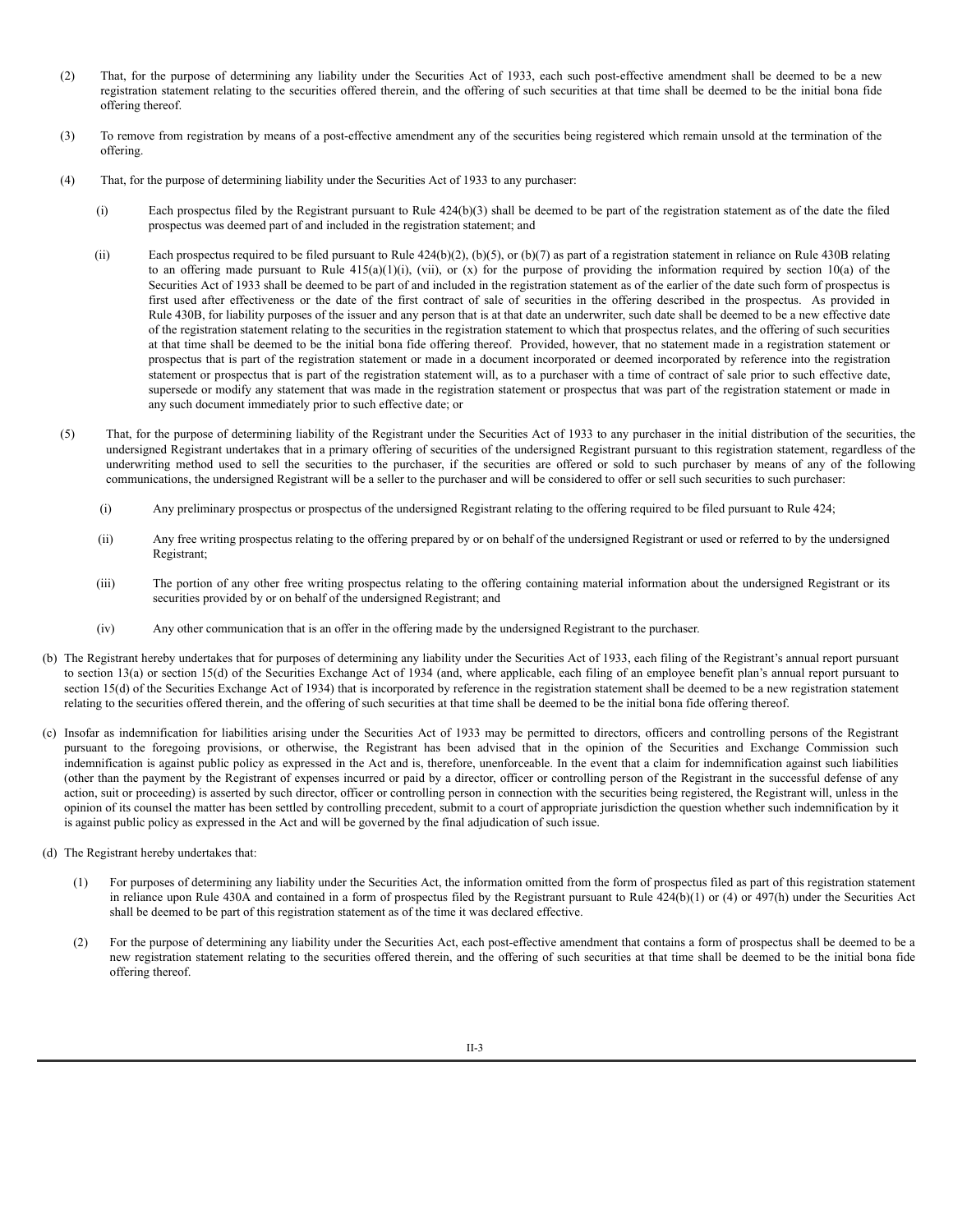## **SIGNATURES**

<span id="page-21-0"></span>Pursuant to the requirements of the Securities Act of 1933, the Registrant certifies that it has reasonable grounds to believe that it meets all of the requirements for filing on Form S-3 and has duly caused this registration statement to be signed on its behalf by the undersigned, thereunto duly authorized, on August 24, 2021.

## **Riot Blockchain, Inc.**

(Registrant)

By: /s/ Jeffrey G. McGonegal

Jeffrey G. McGonegal Chief Financial Officer (Principal Financial and Accounting Officer)

#### **POWER OF ATTORNEY**

**KNOW ALL PERSONS BY THESE PRESENTS**, that the Registrant and each person whose signature appears below constitutes and appoints Messrs. Jason Les, Chief Executive Officer of the Registrant, and Jeffrey G. McGonegal, Chief Financial Officer of the Registrant, his, her, or its true and lawful attorney-in-fact and agent, with full power of substitution and resubstitution, for him, her or it and in his, her or its name, place and stead, in any and all capacities, to sign and file any and all amendments (including post-effective amendments) to this registration statement on Form S-3, with all schedules and exhibits thereto, and other documents in connection therewith, with the Securities and Exchange Commission, granting unto said attorneys-in-fact and agents, and each of them, full power and authority to do and perform each and every act and thing requisite or necessary to be done in and about the premises, as fully to all intents and purposes as he, she, or it might or could do in person, hereby ratifying and confirming all that said attorneys-in-fact and agents or any of them, or their or his substitute or substitutes, may lawfully do or cause to be done by virtue hereof.

Pursuant to the requirements of the Securities Act of 1933, this registration statement has been signed below by the following persons in the capacities and on the date indicated.

| Name                                             | <b>Title</b>                                                            | Date            |
|--------------------------------------------------|-------------------------------------------------------------------------|-----------------|
| $/s/$ Jason Les<br>Jason Les                     | Chief Executive Officer<br>(Principal Executive Officer) and Director   | August 24, 2021 |
| /s/ Jeffrey G. McGonegal<br>Jeffrey G. McGonegal | Chief Financial Officer<br>(Principal Financial and Accounting Officer) | August 24, 2021 |
| /s/ Benjamin Yi<br>Benjamin Yi                   | Executive Chairman (Director)                                           | August 24, 2021 |
| /s/ Hubert Marleau<br>Hubert Marleau             | Director                                                                | August 24, 2021 |
| /s/ Hannah Cho<br>Hannah Cho                     | Director                                                                | August 24, 2021 |
| /s/ Lance D'Ambrosio<br>Lance D'Ambrosio         | Director                                                                | August 24, 2021 |

II-4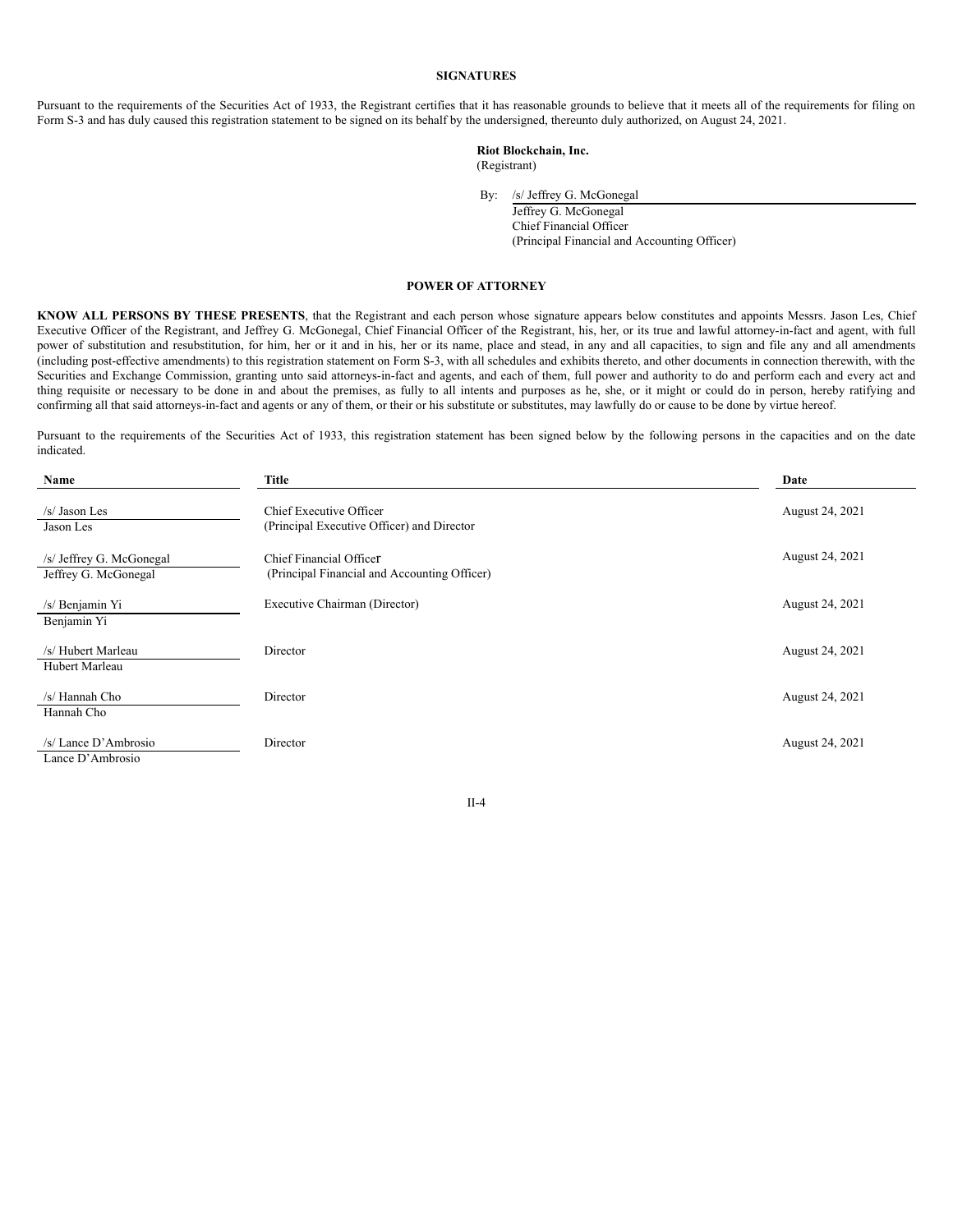O. 702.949.8200 3993 Howard Hughes Parkway Suite 600 Las Vegas, NV 89169 lewisroca.com

Exhibit 5.1

August 24, 2021

Riot Blockchain, Inc. Attn: Jeffrey G. McGonegal 202 6th Street, Suite 401 Castle Rock, CO 80140

RE: Riot Blockchain, Inc.; Registration Statement on Form S-3

Ladies and Gentlemen:

We have acted as special Nevada counsel to Riot Blockchain, Inc., a Nevada corporation (the "Company"), in connection with the registration by the Company under the Securities Act of 1933, as amended (the "Act"), and pursuant to the Registration Statement on Form S-3 (the "Registration Statement"), of 11,800,000 shares of Company common stock without par value (the "Securities"). This opinion is being furnished in connection with the requirements of Item 601(b)(5) of Regulation S-K under the Act.

As such counsel, we have examined such matters of fact and questions of law as we have considered appropriate for purposes of this letter. With your consent, we have relied upon corporate records, certificates and other assurances of officers of the Company and others as to factual matters without having independently verified such factual matters. We are opining herein as to the Corporation Law of the State of Nevada, Nevada Revised Statutes Chapter 78 ("Nevada Corporation Law"), and we express no opinion with respect to any other laws, including any federal securities law, or any state securities or "blue sky" laws or regulations.

In rendering the opinion as set forth below, we have assumed: (a) the authenticity of all documents submitted to us as originals; (b) the conformity to the originals of all documents submitted to us as copies; (c) the genuineness of all signatures; (d) the legal capacity of natural persons; (e) the truth, accuracy, and completeness of the factual statements contained in all of such documents; (f) the legal, valid, and binding effect of all such documents on the parties thereto; (g) that the Company will act in accordance with its representations and warranties as set forth in the documents; (h) all Securities will be issued and sold in compliance with applicable federal and state securities laws and in the manner specified in the Registration Statement; (i) each person executing relevant documents (other than persons executing documents on behalf of Company) has the legal capacity and authority to do so; and (j) the Registration Statement, and any amendments thereto (including post-effective amendments), will have become effective, and no stop order suspending its effectiveness will have been issued and remain in effect.

Subject to the foregoing and the other matters set forth herein, it is our opinion that, as of the date hereof:

1. The issuance by the Company of the Securities as provided in the Registration Statement have been duly and validly authorized by all necessary corporate action of the Company.

2. The Securities are validly issued, fully paid and non-assessable shares of common stock of the Company, and the Securities constitute valid and legally binding obligations of Company.

In rendering the foregoing opinions, we have assumed that the Company has complied with any and all applicable notice requirements regarding uncertificated shares pursuant to the Nevada Corporation Law. This opinion is given as of the date hereof, and we assume no obligation to advise you after the date hereof of facts or circumstances that come to our attention, or changes in law that occur, that could affect the opinions contained herein.

This opinion is for your benefit in connection with the Registration Statement and may be relied upon by you and by persons entitled to rely upon it pursuant to the applicable provisions of the Act. We consent to your filing this opinion as exhibit 5.1 to the Registration Statement. In giving such consent, we do not thereby admit that we are in the category of persons whose consent is required under Section 7 of the Act or the rules and regulations of the Commission thereunder.

Very truly yours,

/s/ LEWIS ROCA ROTHGERBER CHRISTIE LLP LEWIS ROCA ROTHGERBER CHRISTIE LLP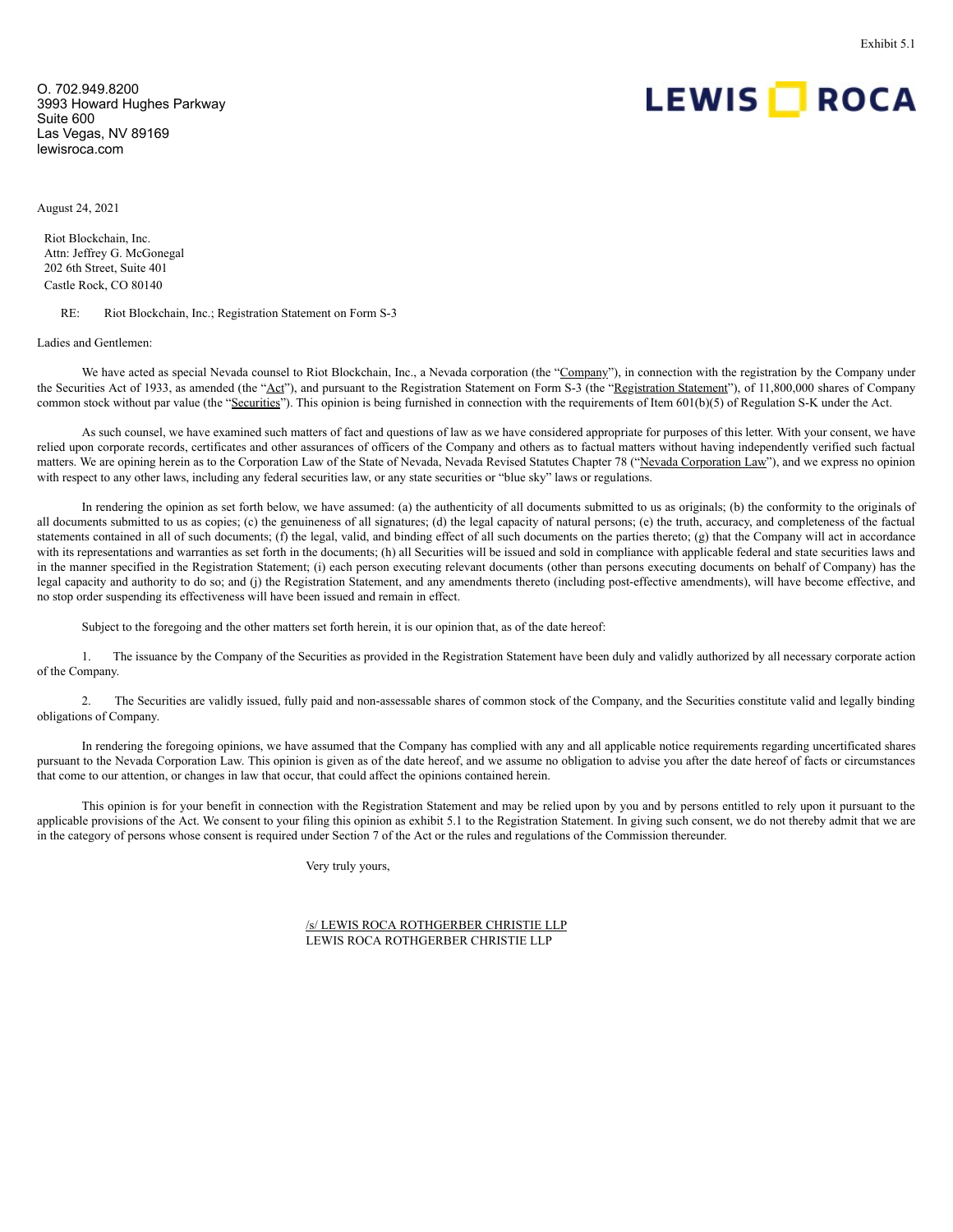## INDEPENDENT REGISTERED PUBLIC ACCOUNTING FIRM'S CONSENT

We consent to the incorporation by reference in this Registration Statement of Riot Blockchain, Inc. on Form S-3 of our report dated March 31, 2021, with respect to our audits of the consolidated financial statements of Riot Blockchain, Inc. and Subsidiaries as of December 31, 2020 and 2019 and for each of the two years in the period ended December 31, 2020 appearing in the Annual Report on Form 10-K of Riot Blockchain, Inc. for the year ended December 31, 2020. We also consent to the reference to our firm under the heading "Experts" in the Prospectus, which is part of this Registration Statement.

/s/ Marcum LLP

Marcum LLP Los Angeles, CA August 24, 2021